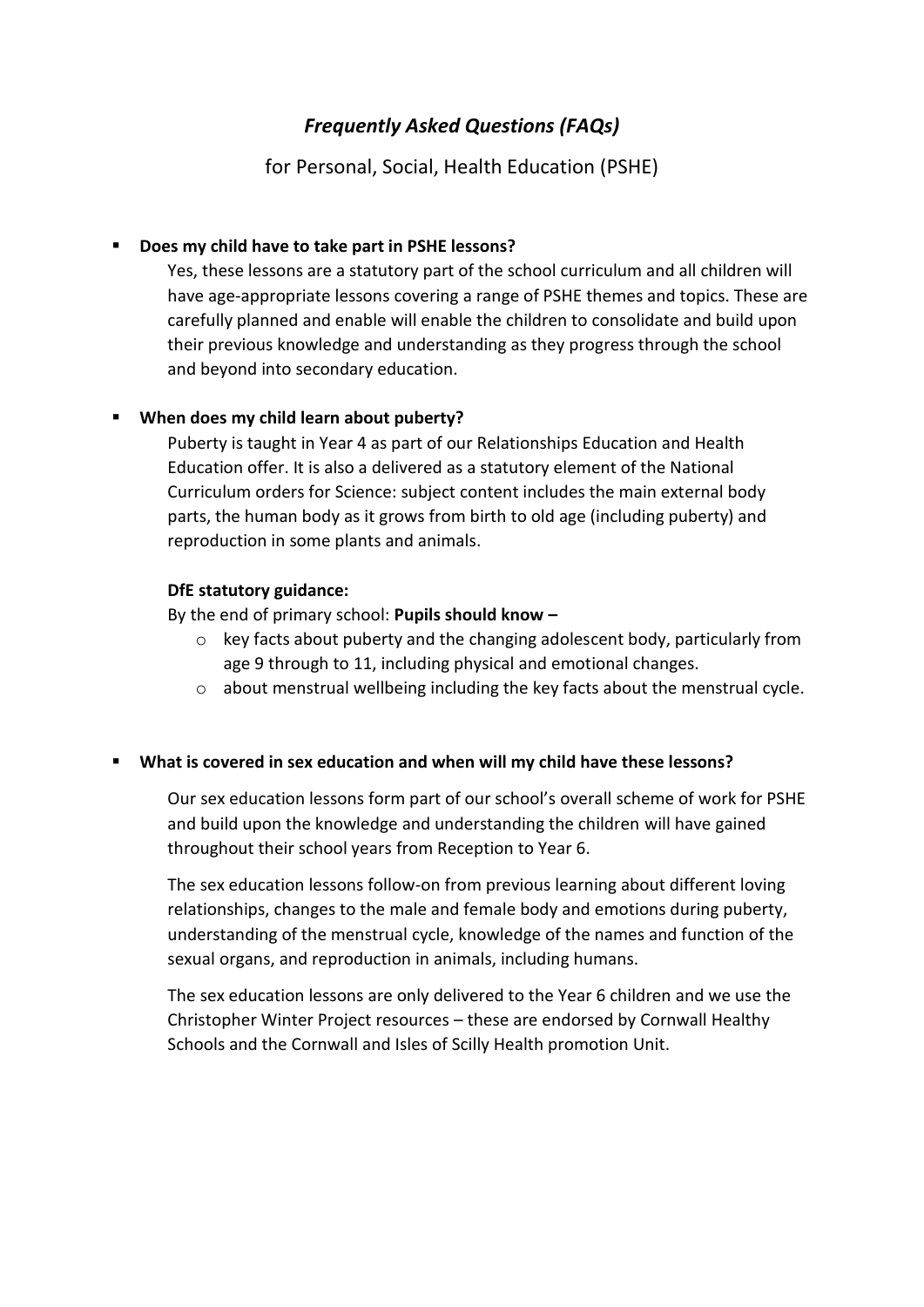## These three lessons cover **puberty and reproduction:**

Lesson 1 - Learning Outcomes:

- To be able to describe how and why the body changes during puberty in preparation for reproduction
- To be able to talk about puberty and reproduction with confidence

Lesson 2 - Learning Outcomes:

- To consider reproduction in the context of relationships
- To be able to discuss different types of adult relationships with confidence
- To be able to explain how babies are made

Lesson 3 - Learning Outcomes:

- To explore the process of conception and pregnancy
- To be able to describe the decisions that have to be made before having a baby
- To know some basic facts about pregnancy and conception

## **Can I withdraw my child from sex education lessons?**

Yes, any request from parents for their child to be withdrawn from some or all of the school's sex education offer will automatically be granted. It would be good to discuss the reasons and implications of this for the child beforehand but the school will ensure that the pupil receives appropriate and purposeful education during the period of withdrawal.

Parents are free to change their minds about whether to withdraw their child from sex education lessons at any time.

There is, however, no right for parents to withdraw their child from Relationships Education or Health Education, or from the science lessons where topics include the main external body parts, the human body as it grows from birth to old age (including puberty) and reproduction in some plants and animals.

## **Will my child learn about Lesbian, Gay, Bisexual and Transgender (LGBT)?**

Schools must comply with the relevant provisions of the Equality Act 2010 under which sexual orientation and gender reassignment are amongst the protected characteristics. The DfE expects all pupils to have been taught LGBT content at a timely point as part of this area of the curriculum. The school will ensure that LGBT content is fully integrated into our programme of study for PSHE and delivered in the context of different loving relationships.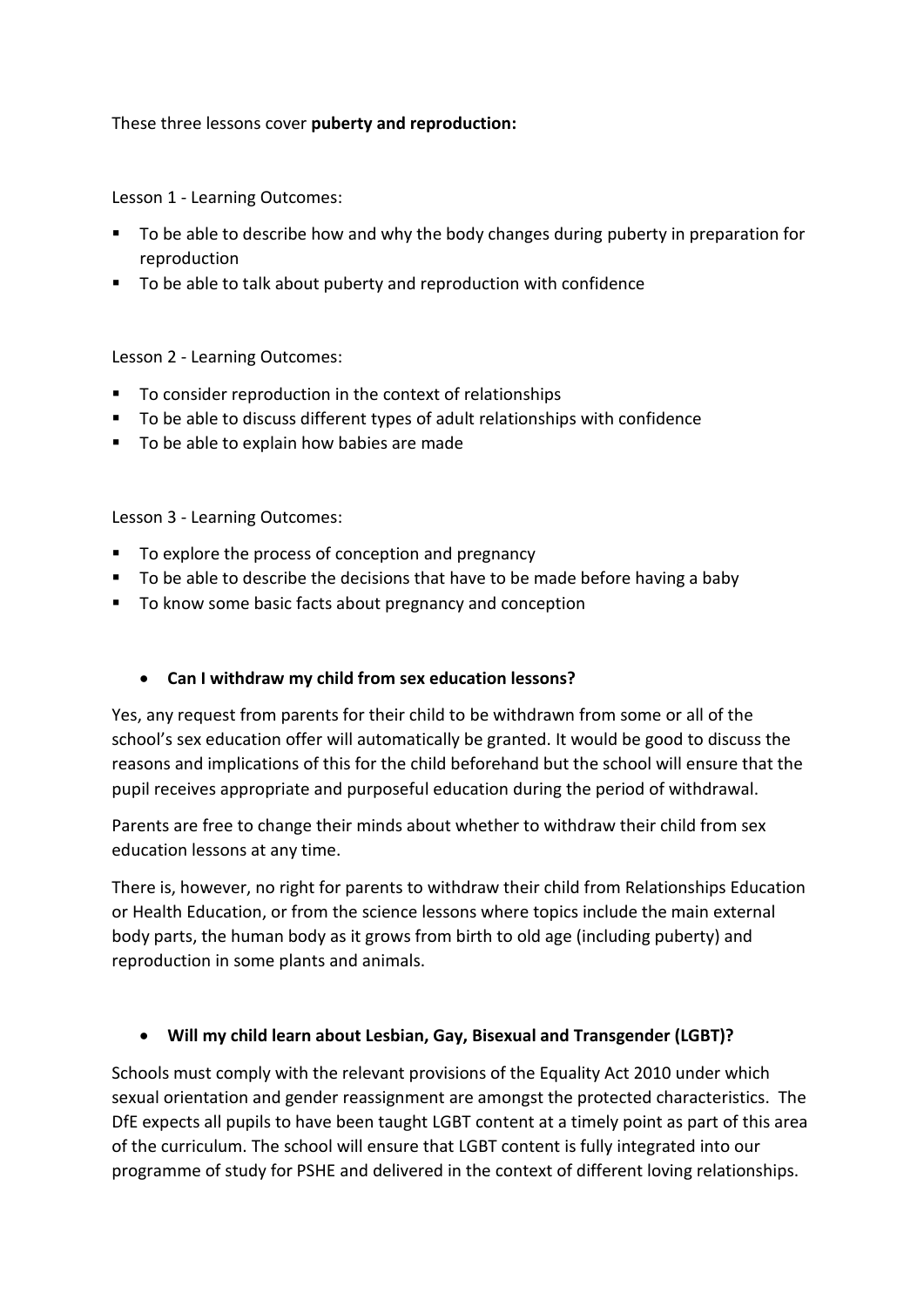## **My child has special educational needs, will they be able to access these lessons?**

All of our PSHE lessons will be accessible to all pupils. The SEN code of practice contains objectives linked to preparing for adulthood and our staff will plan lessons with careful consideration of the needs of the children with special educational needs and/or disabilities.

Additional resources will be used, including close support from adults working within the school, to enable all children to learn from these lessons.

## **What if my child is absent on the day when the class has its PSHE lesson?**

The class-teacher can share with you the lesson content and you will be able to work through this with your child at home so that they develop the same knowledge and understanding as their peers.

# **Will the lessons about menstruation and changes during puberty be taught to the girls and boys separately?**

The majority of lessons will be delivered to mixed gender classes as we encourage discussion from the perspective of both boys and girls. The sex education lessons will also be delivered to the whole Year 6 cohort of children together, but there will be additional discussion time for the boys and girls separately to further explore the content of their lessons and to raise questions with a single-sex grouping.

# **Are the children taught about contraception, abortion or sexually transmitted infections (STIs)?**

**Contraception** is briefly mentioned touched upon in the Year 5 lesson from the CIOS-Brook programme of study. One of the key messages is that 'People may wish to have sex without getting pregnant because it feels nice. They can use something called contraception to stop pregnancy happening.'

**Abortion** and **sexually transmitted infections** are not covered in our programme of study but will be covered at secondary school.

Questions about **premature birth, miscarriages and infant mortality** are sometimes raised by the children and, as with any question, the responses from the adults will be considered and factual with the sensitivities of the children respected.

The adults will explain that there are some issues that they will not be able to talk about and some questions that they might respond to individually outside of the lesson (having taken advice where necessary).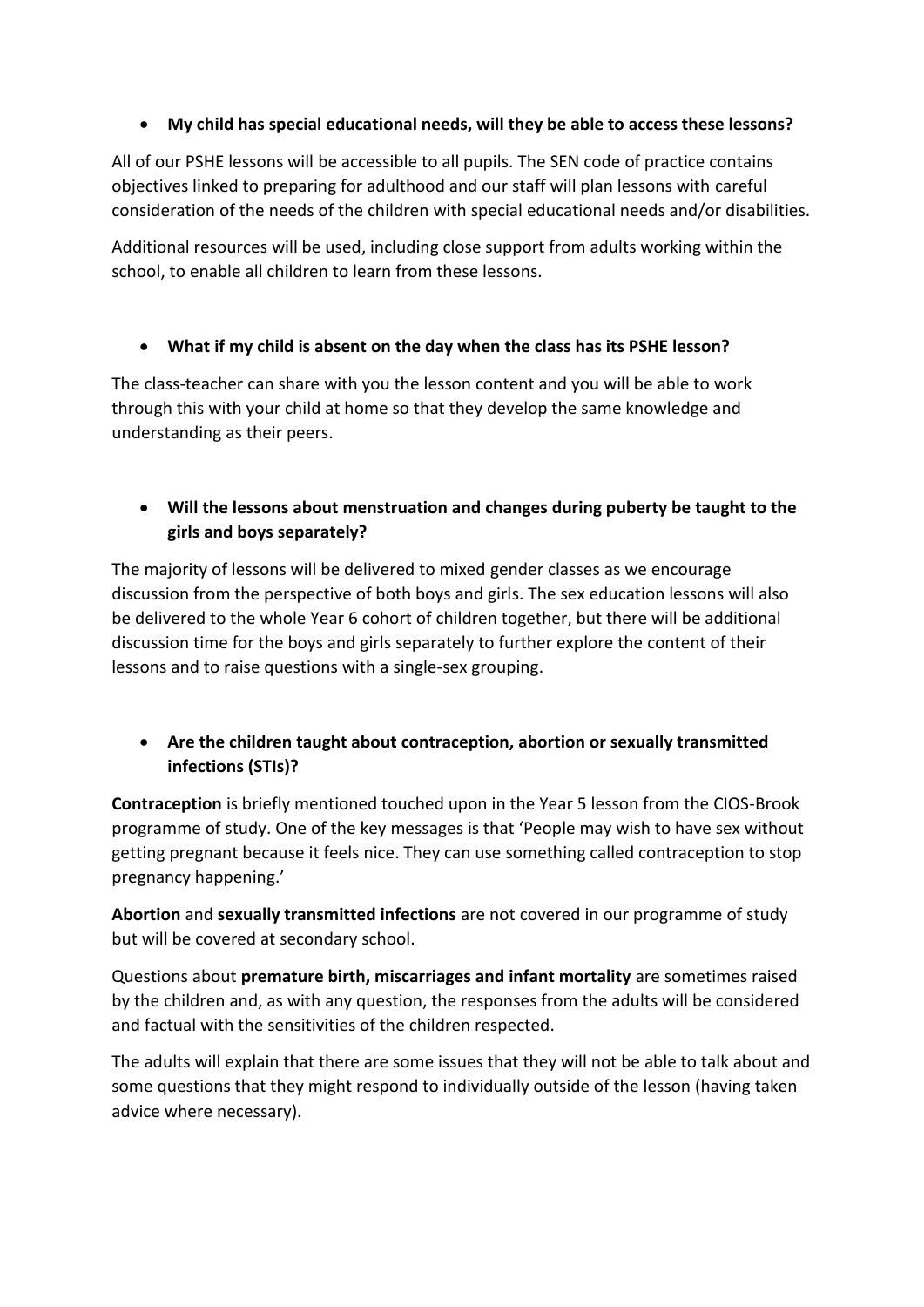# **What if my religious beliefs or faith conflict with what I believe should be taught to the children?**

Schools must ensure that they comply with the relevant provisions of the Equality Act 2010, under which religion or belief are amongst the protected characteristics. Schools may teach about faith perspectives, and in particular, schools with a religious character may teach the distinctive faith perspective on relationships and sex.

Parents can only withdraw their children from the sex education element of our PSHE provision. Parents do not have the right to withdraw their children from any other part of Relationships Education, Health Education or statutory content of the National Curriculum.

Parents do not have the right either to determine when and in what order the content of our programmes of study should be delivered.

However, parents will be consulted about the school's policy for PSHE and constructive feedback is always welcomed, including that given at the termly Parent Forum meetings or raised with members of the Local Governing Body.

# **Will I be told when these lessons are taking place?**

Parents will be informed ahead of time when PSHE lessons are planned to be delivered to enable them to review the materials with their child's class-teacher or to raise any questions or concerns. This will also forewarn you of possible questioning from your child and help you to prepare should you wish to explore the learning further with your child at home.

# **Can my child just wait until secondary school to have these lessons; I don't think they are ready just now.**

The programme of study for PSHE that we have adopted covers all of the statutory requirements and is an entitlement for all pupils (other than the sex education element in Year 6). The staff delivering the content will plan appropriate activities for all children to enable their inclusion and learning, and will be sensitive to the different abilities and needs of those involved. Differentiated and personalised learning will ensure the children progress in their knowledge and understanding of the themes covered.

The Cornwall and Isles of Scilly – Brook PSHE programme of study that the school has adopted presents as a spiral curriculum and builds knowledge as the children progress though the school. The curriculum is intended to be used by all Cornish primary and secondary schools so extends from KS1 to KS5.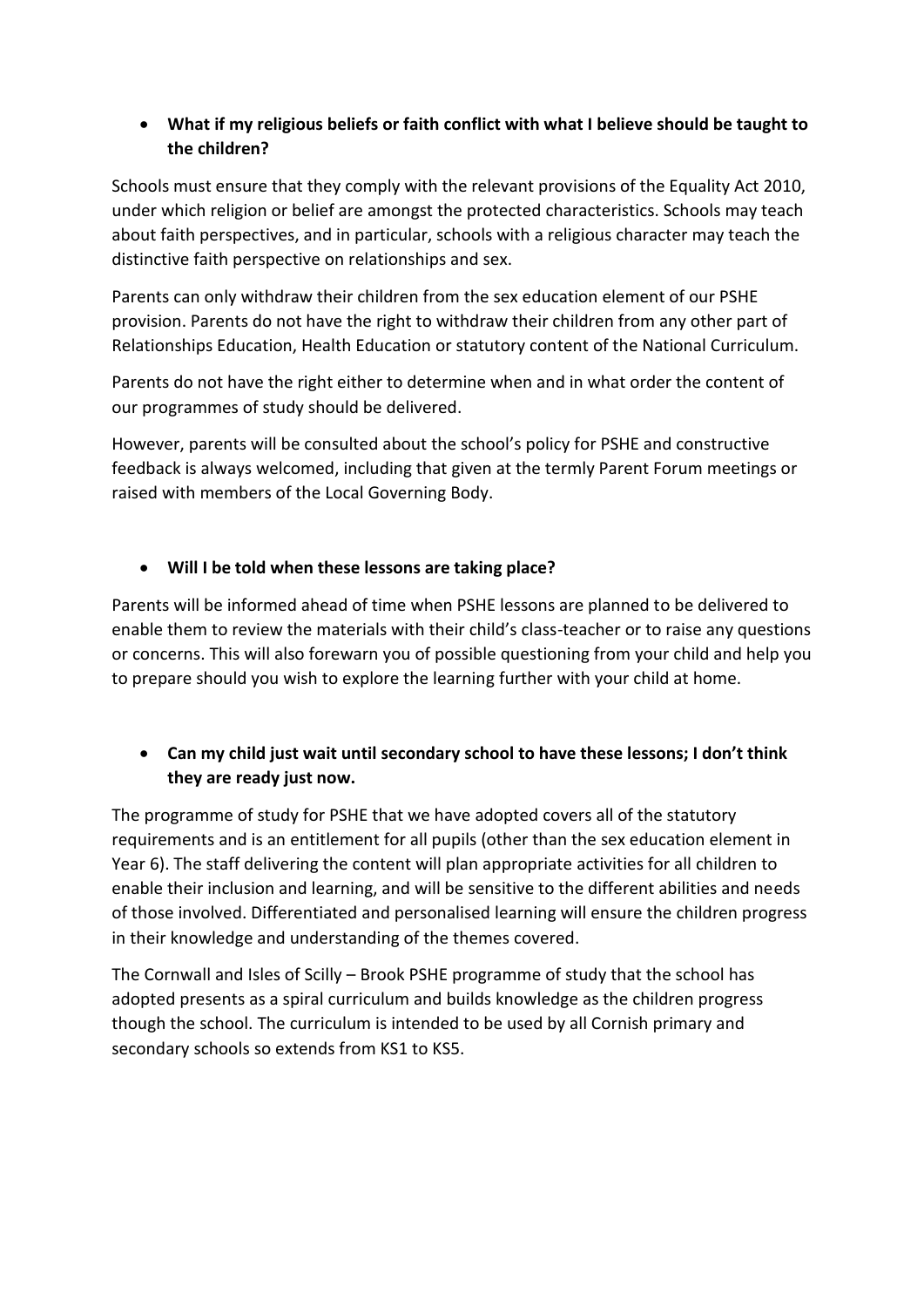## **Who will teach these PSHE lessons?**

The majority of lessons will be delivered by your child's usual class-teacher/s with support from Teaching Assistants. There will be occasions when external visitors, such as the School Nurse or Mental Health Practitioner, may be invited to contribute to the teaching of key elements of the programme of study.

### **What Do Schools Have To Teach?**

### ✓**Relationships Education**

### ✓**Health Education**

- **Sex Education** is not compulsory **but** puberty, naming external body parts, human development from birth to old age and reproduction in animals must be taught to all pupils because these form part of the Science National Curriculum in primary schools.
- Many schools choose to teach Sex Education because it supports *'pupils' ongoing emotional and physical development'* as they transition to secondary school. The Department for Education recommends that *'all primary schools should have a Sex Education programme tailored to the age and physical and emotional maturity of the pupils'.* It should prepare boys and girls for the *'changes that adolescence brings'.*

### **What Are My Choices As a Parent?**

### **What Must Be Taught…**

- Relationships Education
- Health Education
- Puberty Education
- Names of external body parts
- Human development from birth to old age
- Reproduction in animals and plants

### **Parent Choice…**

- You have the right to know what our school policy is on Sex Education
- You have the right to know what will be covered in Sex Education by our school
- You have the right to see the resources used by our school to teach Sex Education
- You have the right to withdraw your child from Sex Education lessons in our school

**What do we do at our school?**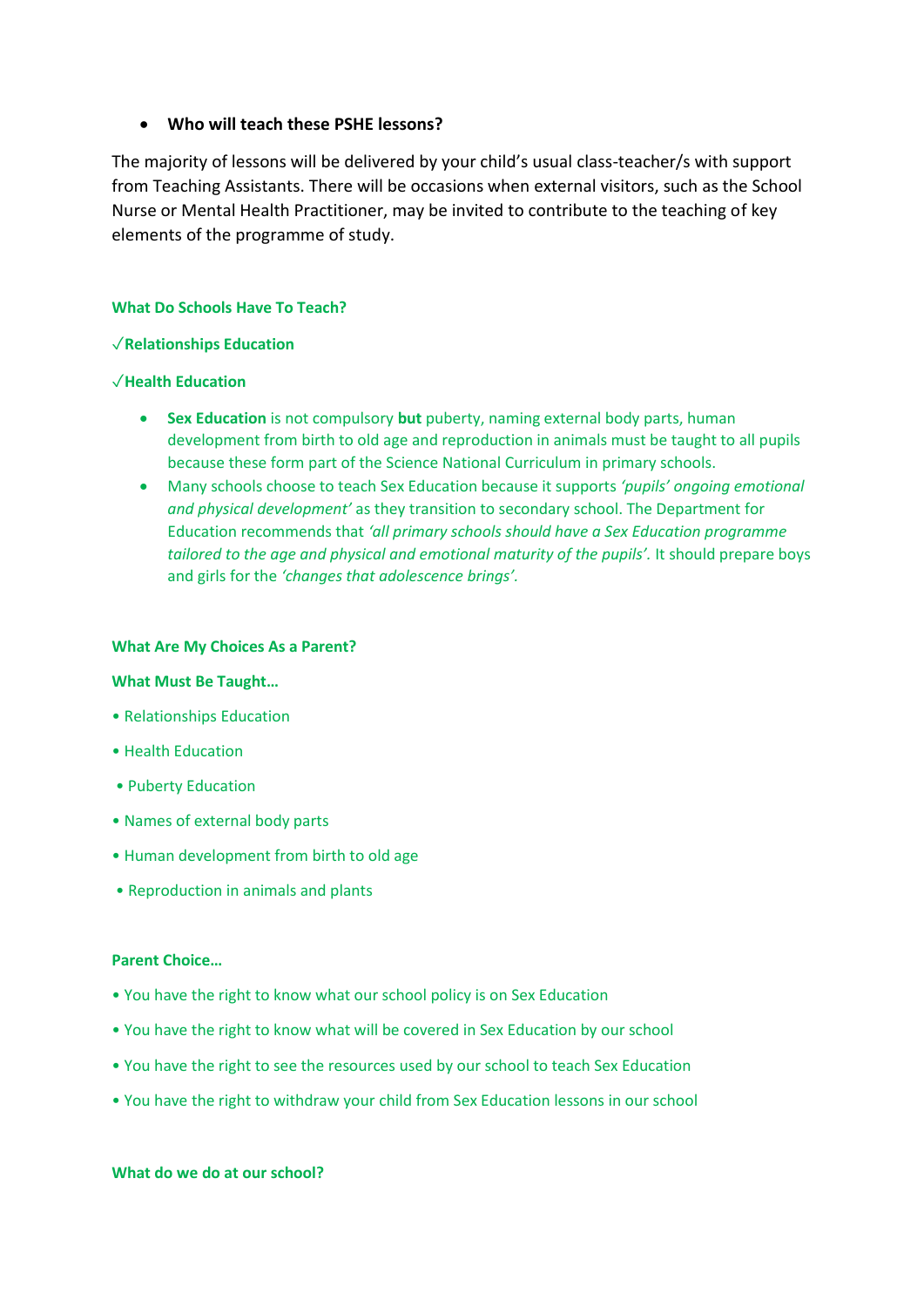We believe that teaching Relationships & Sex Education informs our pupils about body differences, growing up, body changes and the emotions and feelings that they might have. Specific vocabulary that they learn allows them to keep their bodies safe and empowers them to communicate any concerns that they might have about their own health or safety. It prepares pupils for their transition to secondary school and life's journey.

We use the CIOS-Brook PSHE programme and resources for our PSHE Education and the Christopher Winter Project programmes to deliver additional Drug and Alcohol Education and our Relationships & Sex Education programme.

Pupils from Year 1 to Year 6 are taught age-appropriate information using specific and relevant vocabulary.

The teaching often links to the Science National Curriculum and other curriculum subjects and topics.

We keep parents fully informed about when Sex Education will be taught in each year group and what will be covered.

## **Cornwall and Isles of Scilly – Brook PSHE programme of study**

The aim of the COIS-Brook curriculum is to provide a consistent, high-quality PSHE education for all young people across the region.

By using the curriculum, your child's school will be meeting all statutory government guidance for mandatory relationship and sex education and all PSHE Association principals and outcomes.

It will mean key messages will be introduced, reinforced and built upon year on year at developmentally appropriate stages, through a spiral curriculum.

The curriculum has been designed to allow facilitators flexibility in how they choose to deliver the lessons to meet the needs of their children and young people and the practicalities of their settings.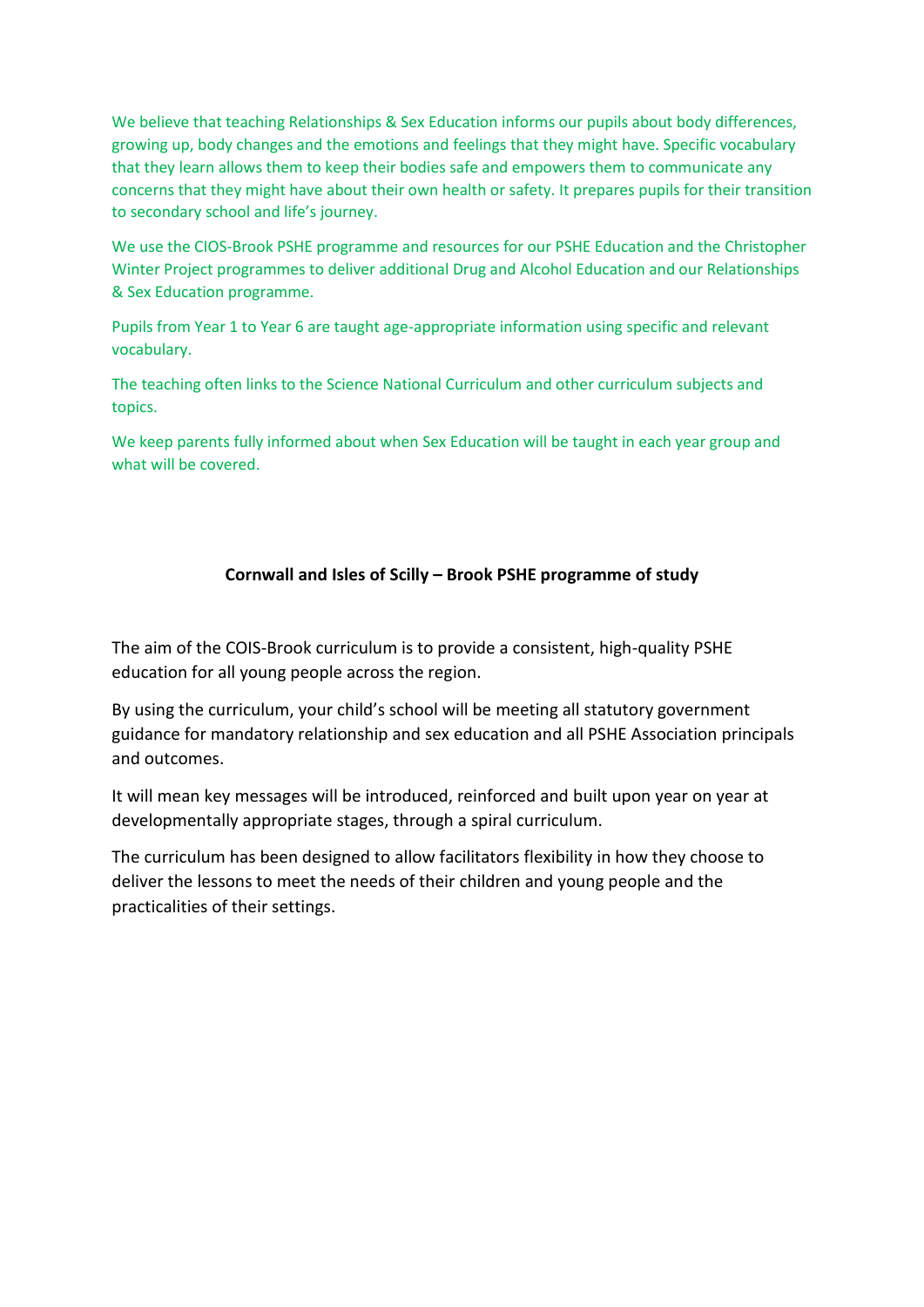## **Year 6**

## Autumn Term 1 – **Different types of families**

Lesson Objectives:

- Identify the shared characteristics of healthy family life
- Explain different types of romantic relationships
- Identify why some people chose to marry or have a civil partnership
- Identify different family structures and the similarities between these families
- Explain how to get support if a family relationship is making me feel unhappy or unsafe

## Autumn Term 2 – **Healthy and harmful relationships**

Lesson Objectives:

- Identify on/ offline bullying and how to manage this
- Identify some harmful behaviours in a relationship
- Explain what forced marriage is and how to get support
- Define stereotype and discrimination and some strategies to challenge this
- Understand where to go for help or support with harmful behaviour

## Spring Term 1 – **Spending decisions**

Lesson Objectives:

- Identify ways to keep money safe from loss or theft
- Explain how money impacts well-being
- Identify how spending decisions affect others including the environment and supporting charities

## Spring Term 2 – **Exploring risk in relation to gambling**

Lesson Objectives:

- Explain risk in relation to gambling
- Identify how winning or losing can affect a person's feelings and what makes someone want to take the risk
- Describe what can influence someone to gamble or feel pressure to do so
- Recognise who to ask for help if concerned about gambling or the pressure to do something like gambling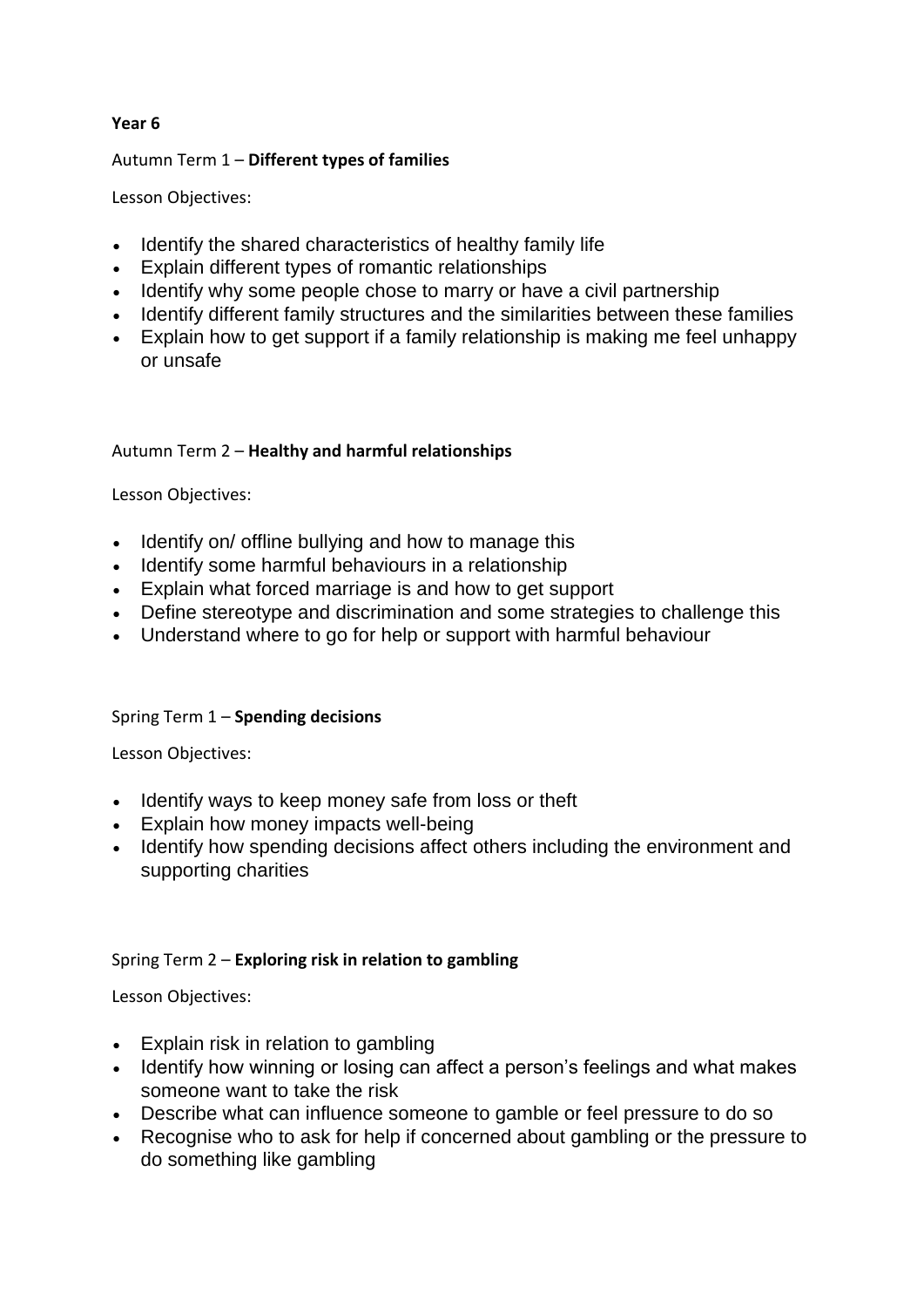## Summer Term – **Social media**

## **Feelings and common anxieties when changing schools**

## **Changes from primary to secondary school**

Lesson Objectives:

- Recognise what wellbeing and social media mean
- Describe actions a person can take to look after their wellbeing with a balance of online and offline activities
- Evaluate the positives and negatives of social media

## **Year 5**

## Autumn Term 1 – **Diverse Communities**

Learning Objectives:

- Describe the different communities that we belong to
- Explain what diversity means
- Describe my personal identify in simple terms
- Understand that we shouldn't discriminate against others
- Understand that we are all connected

## Autumn Term 2 – **Respectful relationships**

Learning Objectives:

- Identify the features of a positive family life
- Recognising similarities and differences between people in the community
- Understand how to respect differences within the community and classroom
- Defines what self-respect is and why this is important
- Recognises how to have and encourage polite, respectful relationships

## Spring Term 1 – **Puberty – bodies and reproduction**

- Correctly identify parts of external genitalia and internal reproductive organs
- Understand that everyone's bodies are different and we should respect this
- Describe key facts about reproduction and pregnancy
- Know where to ask for help with questions about their bodies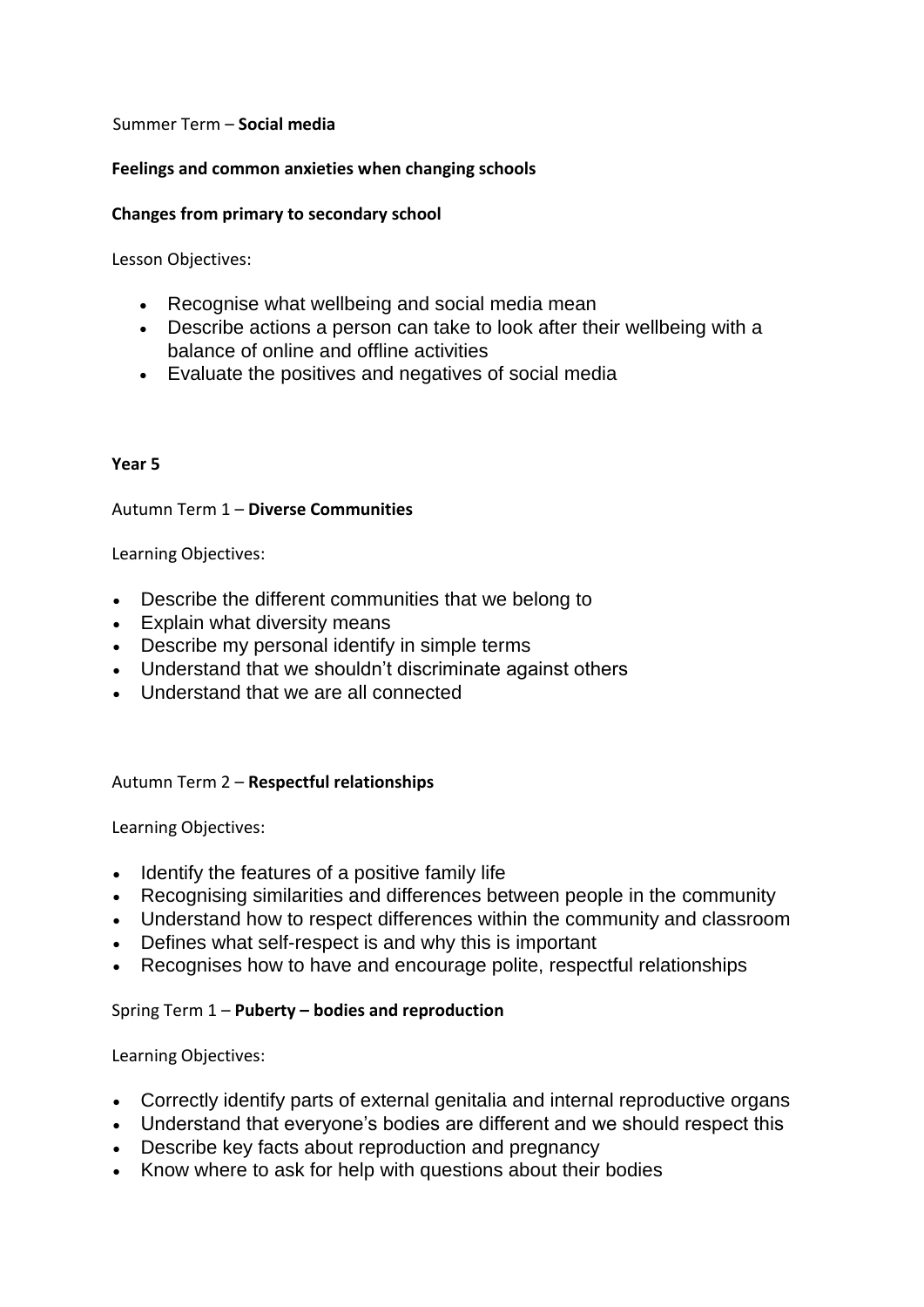## Spring Term 1 – **Puberty – changes**

Learning Objectives:

- Define what puberty means
- Understand that everyone will experience puberty differently
- Identify key changes which happen during puberty
- Understand what menstruation is
- Understand where to go for help and support around puberty and their bodies

## Spring Term 2 – **Online content**

Learning Objectives:

- Understand that not everything online is trustworthy
- Recognise some of the differences between fact and opinion
- Describe how to make decisions on what they trust online using agreed criteria

## Spring Term 2 – **Online contact**

Learning Objectives:

- Recognise that it is their own choice to accept something online
- Recognise ways that people may seek to persuade them online
- Know what to do if they have any concerns about something they experience online

## Summer Term – **Mental health and keeping well**

- Explain what is meant by the term 'mental health'
- Identify everyday behaviours that can help to support mental (and physical) health
- Recognise that we can take care of our mental health (as well as our physical health)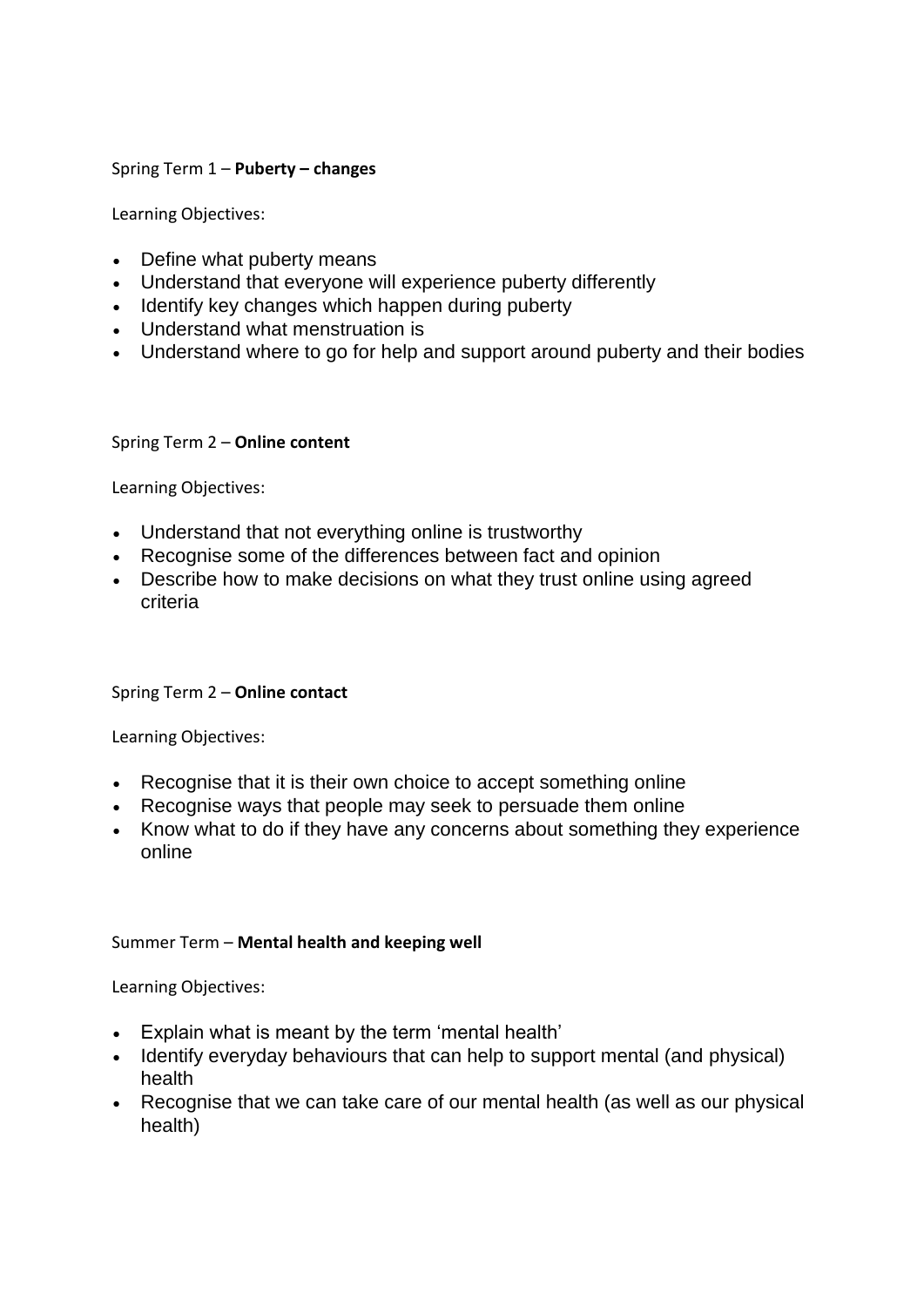## Summer Term – **Managing challenges and change**

Learning Objectives:

- Describe what can impact on mental health (life events and circumstances) and how mental wellbeing can be affected
- Recognise conflicting emotions and when these might be experienced
- Explain how feelings and emotions change over time
- Identify positive actions to support mental wellbeing during difficult times, including identifying their personal support network

## Summer Term – **Exploring risk in everyday situations**

Learning Objectives:

- Assess how risky different everyday activities are
- Describe how important it is to 'stop and think' before taking a risk
- Explain what makes a risk worth taking and what makes it too risky

## **Year 4**

Autumn Term 1 - **What makes a good friend?**

Learning Objectives:

- Identify the qualities of a good friend (on/ offline)
- Describe the effects of loneliness and how to support ourselves and others
- Understand that friendships change across our lifetime
- Identify how to manage conflict in friendships positively
- Describe how to get support

## Autumn Term 1 – **Respecting others**

- Explain what respect means
- Explain how to show respect in a debate
- Understand that there are limits to having freedom of opinion and speech
- Understand that we can disagree with an opinion but still respect someone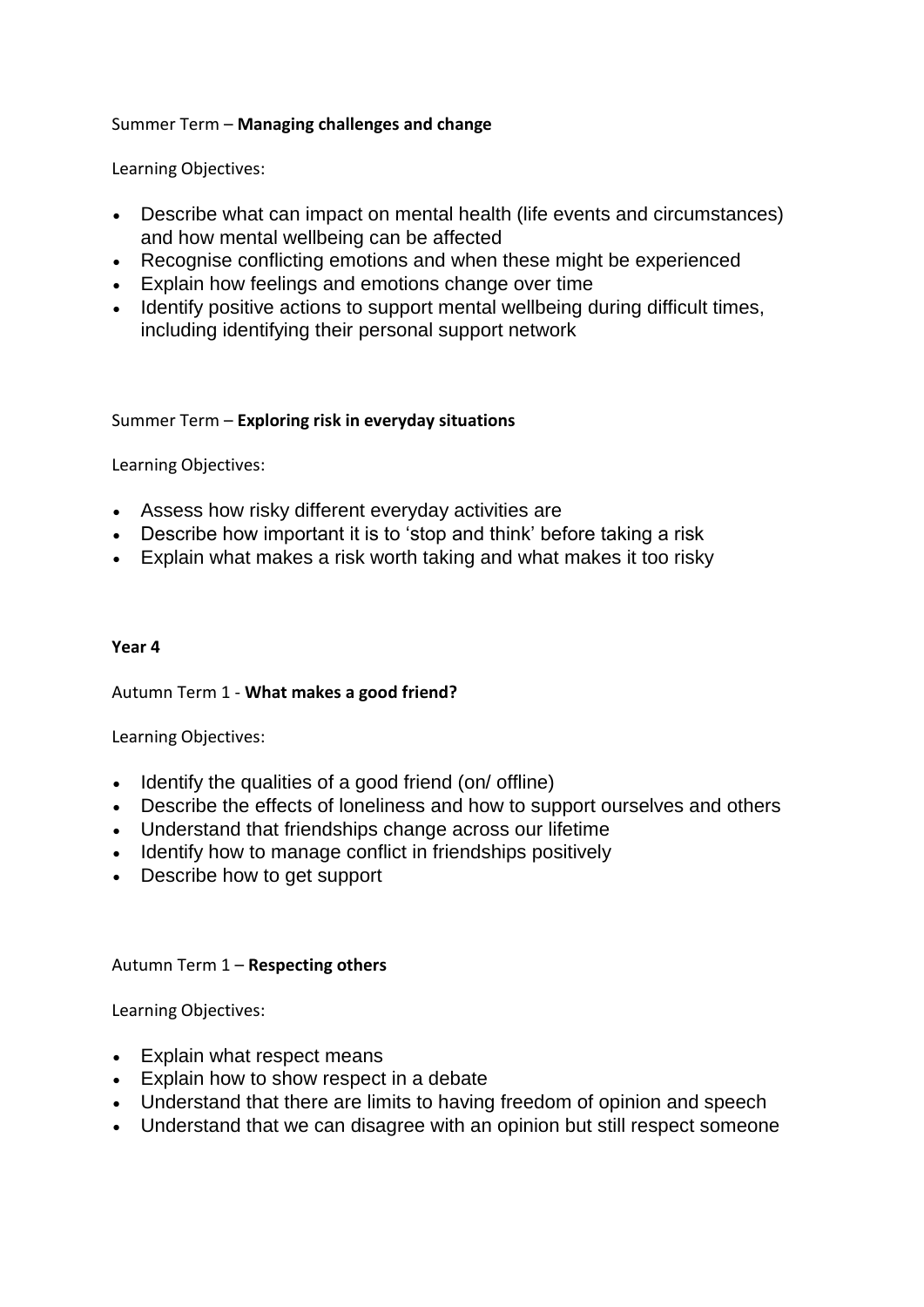## Autumn Term 2 – **Resolving conflict and managing negative pressure**

Learning Objectives:

- Identify how friendships supports our wellbeing
- Identify some tools to build good friendships
- Explain how to manage and resolve conflict
- Explain when and how to get support
- Identify what peer pressure is

## Autumn Term 2 – **Everyday safety and basic first aid**

Learning Objectives:

- Learn and practise how to keep yourself and others safe
- Learn how to care for yourself and others
- Learn how to safely get help in an emergency, including calling 999

## Spring Term 1 – **Money choices**

Learning Objectives:

- Explain how people pay for things
- Explain why people spend or save
- Identify why something might be "good value"
- Identify different priorities that effect our spending decisions
- Use basic budgeting tools

## Spring Term 1 – **Volunteering and citizenship**

- Describe what a good citizen is and understand how they can be a good citizen
- Explain what volunteering means and what things they can do to volunteer in the community
- Explain how they can help and care for their friends and family
- Identify how they can make a difference to the planet based on their actions
- Make a plan of actions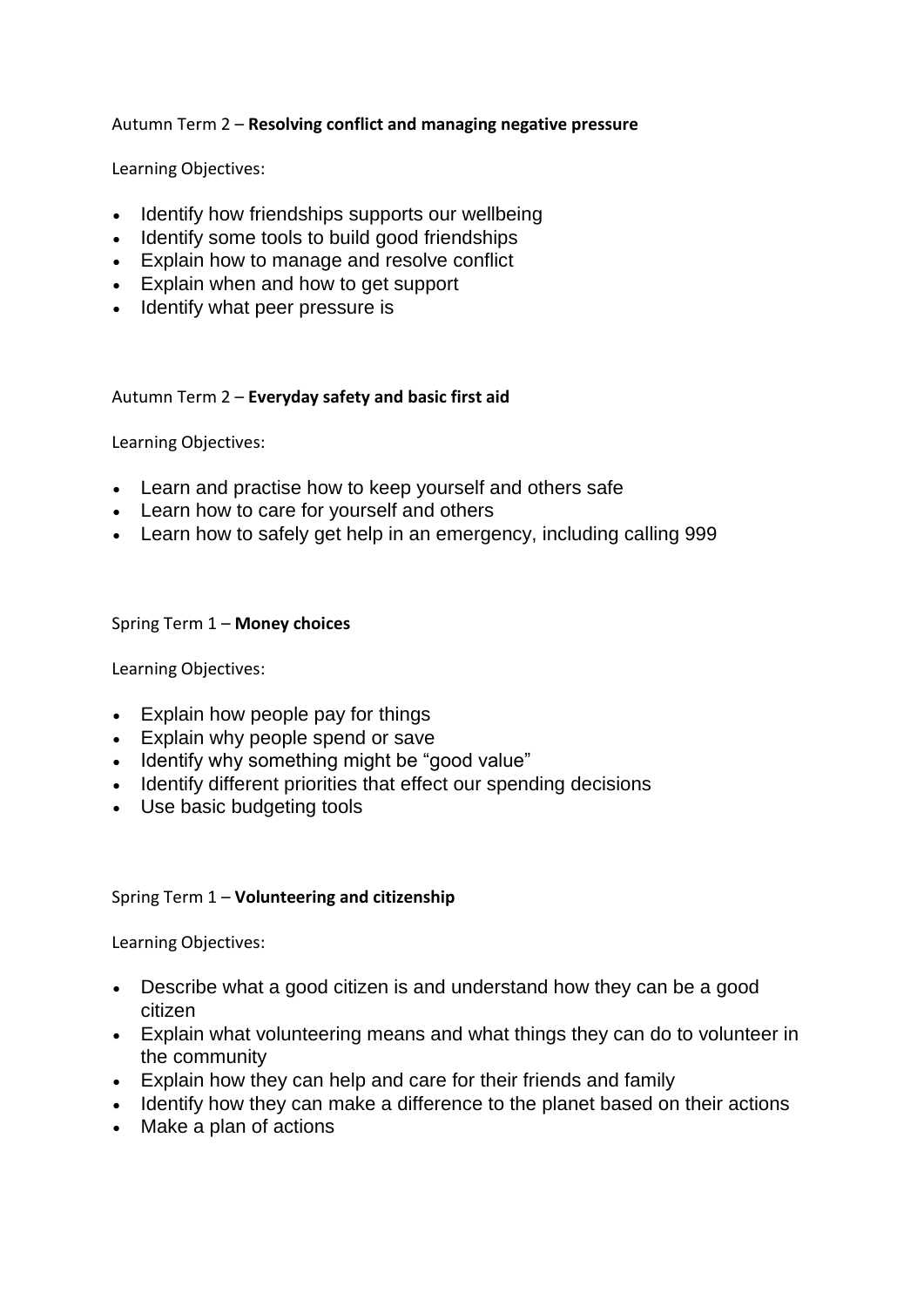## Spring Term 2 – **Safely enjoying the world online**

Learning Objectives:

- Recognise when something encountered online 'doesn't feel right'
- Identify and resist pressurising and manipulative behaviour
- Identify some risks of sharing photos, videos and comments publicly
- Explain what privacy settings are used for and how they can help
- Give examples of how online actions can affect others

## Spring Term 2 – **Keeping personal information safe and private online**

Learning Objectives:

- Give examples of content which may be appropriate or inappropriate to share online
- Explain the possible consequences of sharing without consent
- Identify appropriate people to turn to for help

## Summer Term – **Understanding that not everyone is who they say they are online**

Learning Objectives:

- Identify different tactics someone might use to manipulate another person online
- Explain what to do if someone tries to pressure or manipulate them
- Share ideas about how technology can be used positively

## Summer Term – **Managing feelings**

- Explain how feelings and emotions can influence actions and behaviour
- Identify ways of coping with feelings in different situations
- Explain why it is important to talk about feelings and describe how this can feel
- Recognise that help, advice and support about feelings comes from different sources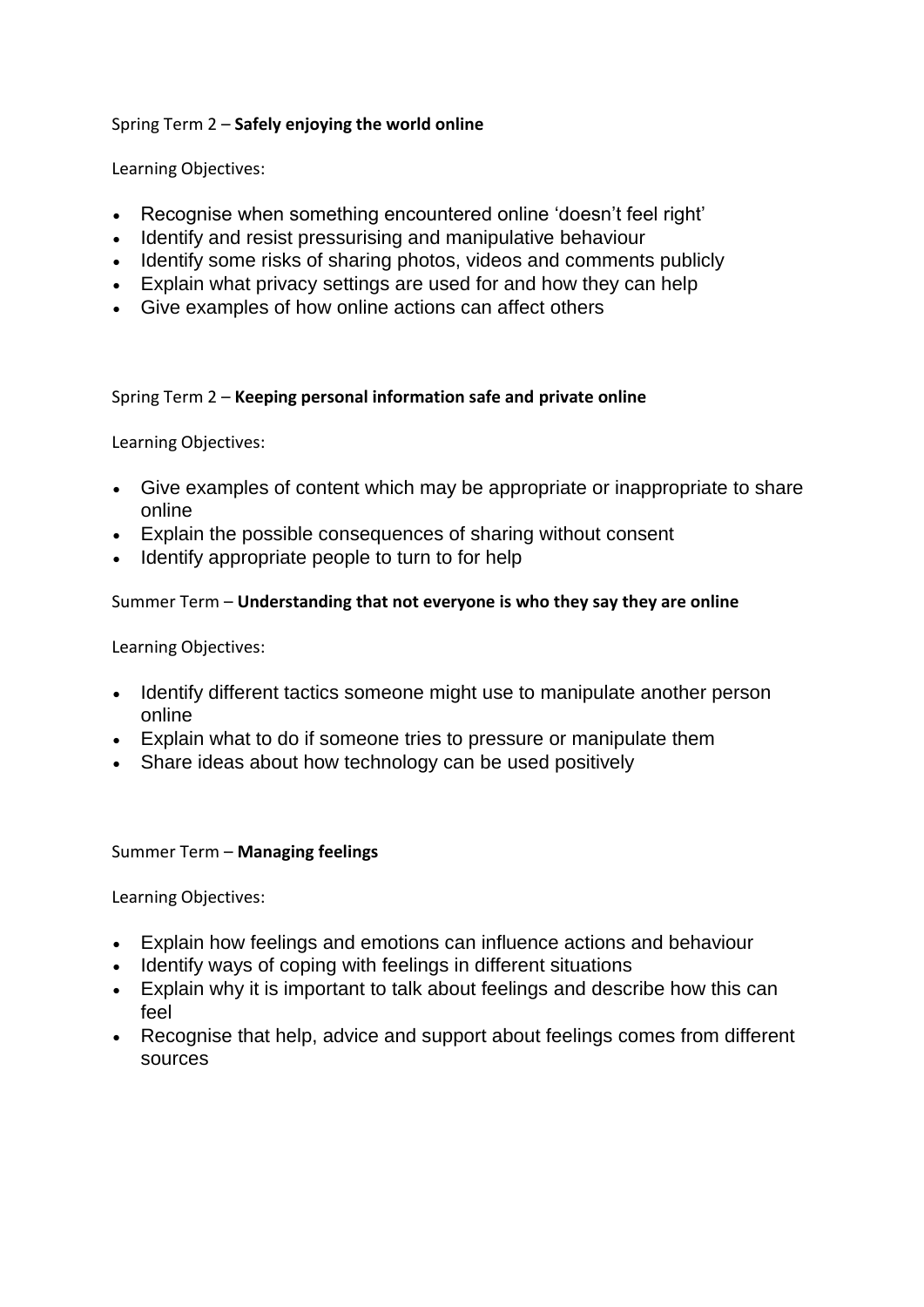## Summer Term – **The environment**

Learning Objectives:

- Explain what climate change is
- Identify different ways we can protect the environment
- Explain what changes we can make at home and at school to protect the environment

## **Year 3**

## Autumn Term 1 – **World of work**

Learning Objectives:

- Identify my strengths and goals
- Identify different career paths
- Explore factors that influence job decisions (stereotypes, family, values, money)
- Explain key skills that will help me get a job
- Identify a range of different education and training opportunities

## Autumn Term 1 – **Spending and saving money**

Learning Objectives:

- Identify different types of money
- Explain where money comes from
- Identify different ways that people choose to use their money (including savings)
- Identify the difference between needing and wanting to spend money
- Explain how to keep money safe

## Autumn Term 2 – **Road safety**

- Identify and model the 'Stop, Look, Listen, Think' sequence
- Recognise safer places to cross the road
- Understand their responsibilities as a pedestrian, a cyclist, a passenger in a car or on public transport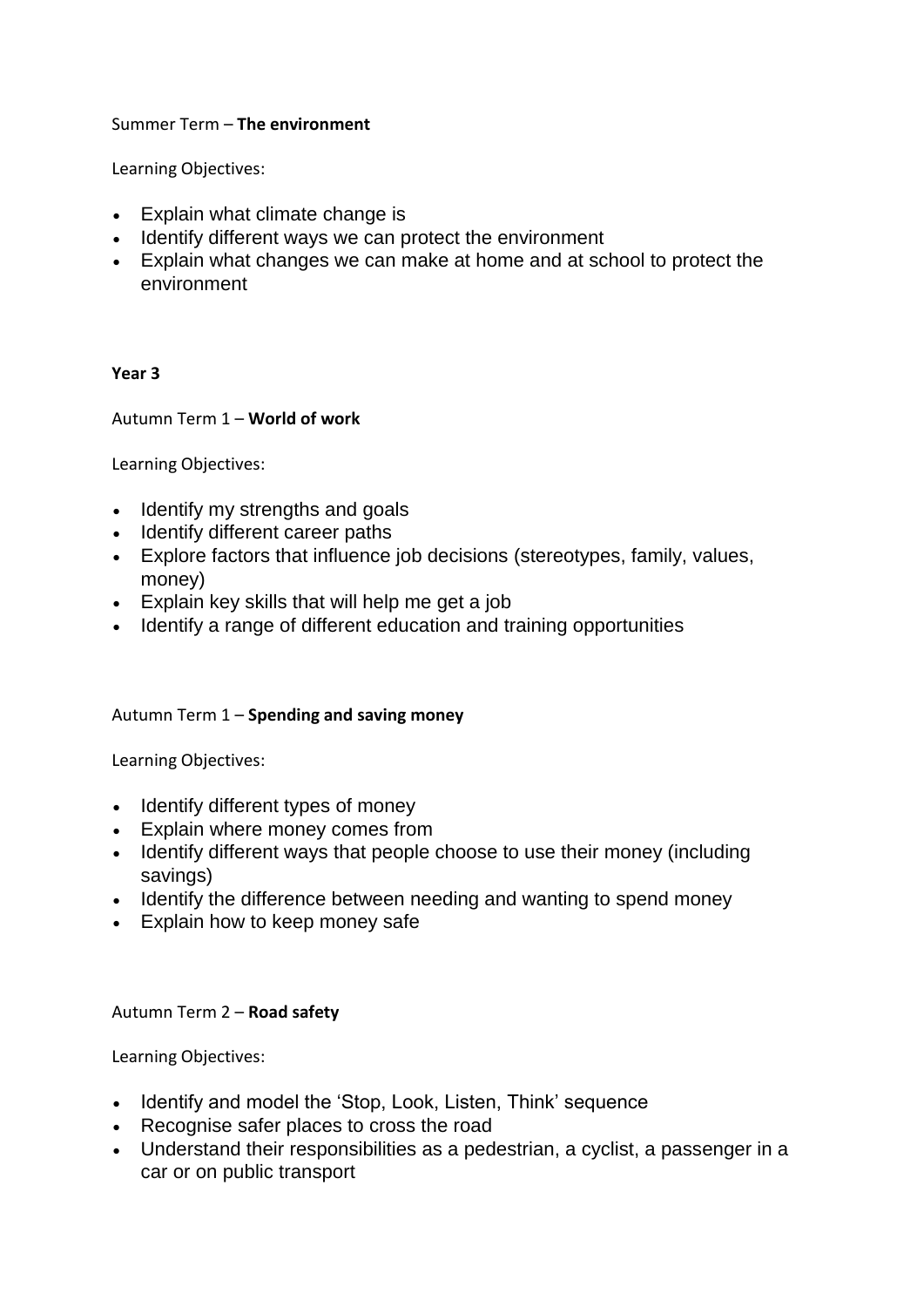- Understand risk and the effect of risky behaviour
- Identify the strategy of 'Stop and Think' to cope with dangerous situations caused by others

## Autumn Term 2 – **Individual and collective strengths**

Learning Objectives:

- Identify what skills are needed to work with others in a team
- Understand that everyone brings different strengths to working in a team
- Recognise what they are good at when working in a team

## Summer Term – **Expressing feelings**

Learning Objectives:

- Name a wide range of feelings and emotions
- Match feelings to a scale of intensity and identify strong feelings
- Describe different feelings and how they are experienced in the body
- Recognise why it is important for people to express their feelings

## Summer Term – **Strategies to support positive mental wellbeing**

Learning Objectives:

- Recognise that mental health is as important as physical health
- Understand that everyone experiences ups and downs in their mental health
- Identify key strategies and techniques to support positive mental wellbeing
- Know where to go for help if they or a friend is feeling unhappy

Summer Term – **Sun safety**

- Explain what ultraviolet or UV light is
- Explain how our skin can be damaged by UV light
- Explain how we can keep skin safe and healthy with some simple measures
- Explain how sunblock or sunscreen can protect our skin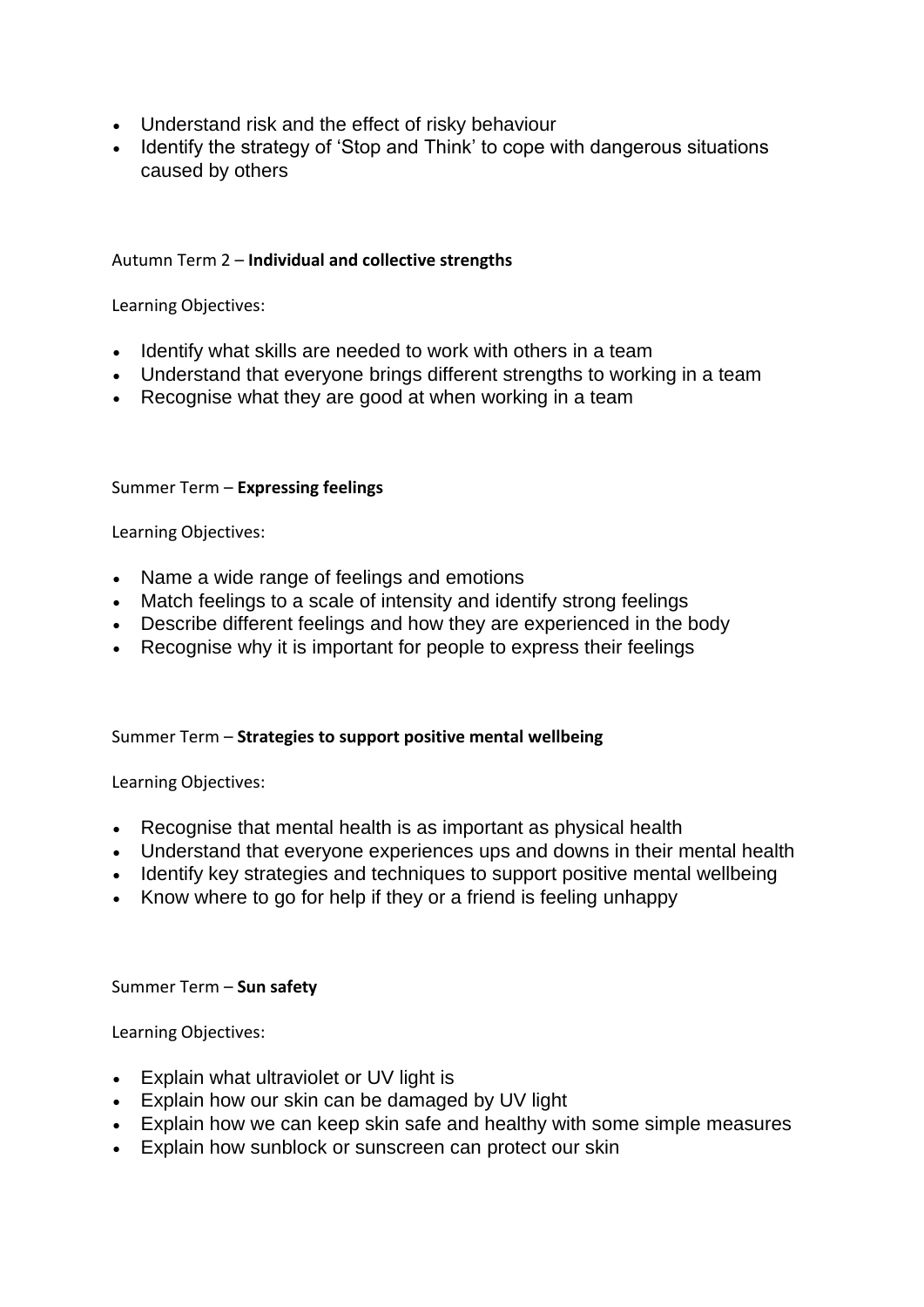## **Year 2**

## Autumn Term 1 – **Respecting uniqueness**

Learning Objectives:

- Explain what special and unique mean
- Describe their own special and unique characteristics
- Explain how we respect the special and unique characteristics of others

## Autumn Term 1 – **Our communities**

Learning Objectives:

- Explain what a community is
- Discuss what communities they belong to
- Understand what a stereotype is
- Explain how stereotypes can be harmful

## Autumn Term 2 – **Everyday safety**

Learning Objectives:

- Refresh knowledge about calling 999 in an emergency
- Understand dangers in everyday situations and how to keep safe
- Recognise how to keep safe at home, including fire safety with electrical appliances, lighters and matches
- Identify that some household products and medicines are harmful
- Recognise how to stay safe outdoors, especially around water and roads
- Know who to ask for help if we're worried about our/someone else's safety

## Autumn Term 2 – **Basic first aid**

- Learn first aid skills
- Feel confident to help someone who needs first aid
- Feel able to help someone in need of first aid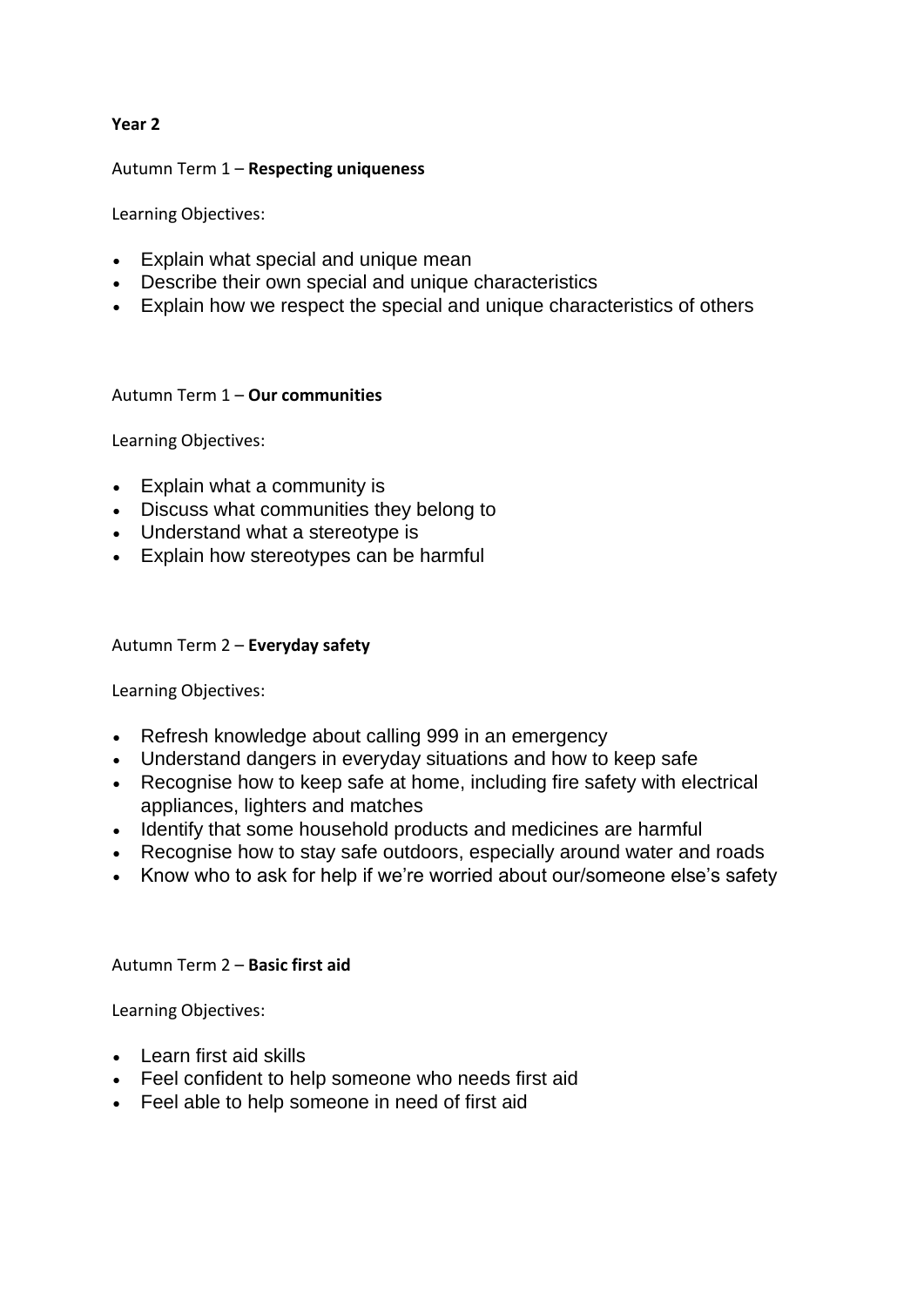## Spring Term 1 – **Learning about work**

Learning Objectives:

- Identify their own and other's strengths
- Know what a job is and why people do them
- Be able to describe some community jobs
- Know what makes someone good at their job

## Spring Term 1 – **Hand hygiene**

Learning Objectives:

- Understand that infection can be spread through touch
- Understand that we can pick up microbes through things we touch and spread them to others
- Understand that we wash hands to remove microbes
- Understand that washing hands is the best way to prevent the spread of microbes
- Understand that washing with soap and water is better than using water alone

# Spring Term 2 – **Sharing photos online**

Learning Objectives:

- Describe what might happen if we share a picture
- Identify the effect of people's actions online and consider ways of keeping myself and others safe
- Recognise that I can be an 'up-stander' by choosing not to join in
- Identify up to four adults in my life who I trust and how I can ask them for help if I have a problem online

# Spring Term 2 – **Online interactions and information sharing**

- Describe what personal information is and the importance of not sharing this
- Recognise different feelings they might encounter online and how the body might tell them something 'doesn't feel right'
- Identify up to four adults in my life who I trust and how to ask them for help if I have a problem online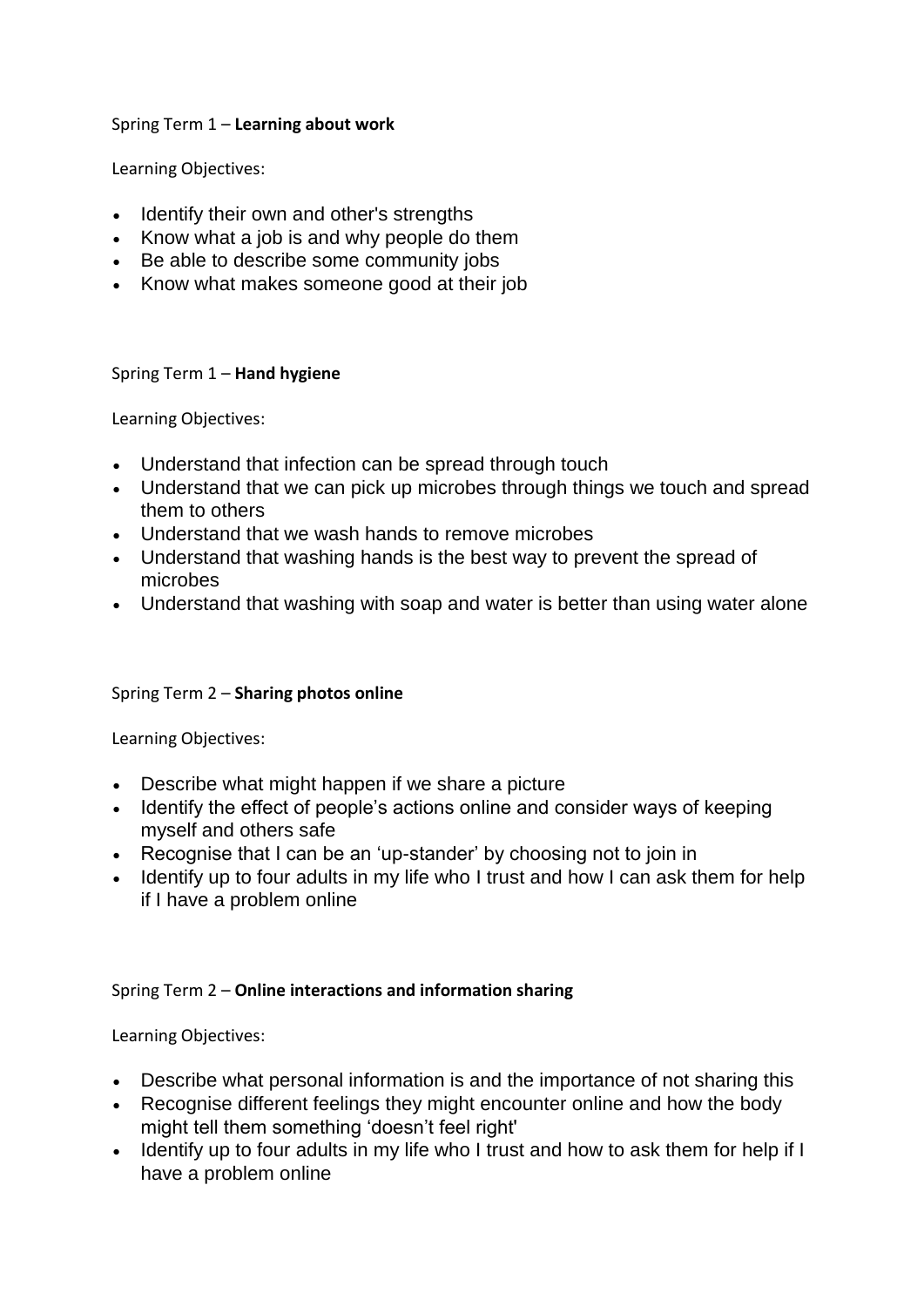## Summer Term – **Online friends**

Learning Objectives:

- Describe the qualities that make a good friend
- Identify that people online may not tell the truth
- Explain the difference between a secret and a surprise
- Identify up to four adults in my life who I trust and how to ask them for help if I have a problem online

## Summer Term – **Big feelings**

Learning Objectives:

- Recognise that feelings can intensify (get stronger)
- Describe how big feelings can affect their behaviour
- Identify what can help them feel better when they have a big feeling (including talking to trusted adults)
- Use words or phrases to ask for help with feelings

## Summer Term – **Keeping our teeth healthy**

Learning Objectives:

- Understand the importance of brushing, flossing and rinsing
- Explain how to brush, floss and rinse
- Understand what healthy teeth are and name basic parts of a tooth
- Know what foods to avoid to keep teeth healthy
- Understand what happens during a dentist appointment

## **Year 1**

## Autumn Term 1 – **Welcome to school**

- Explain what positive behaviour is and why it is important
- Understand how rules can keep us safe
- Identify who the adults are in school and how they help us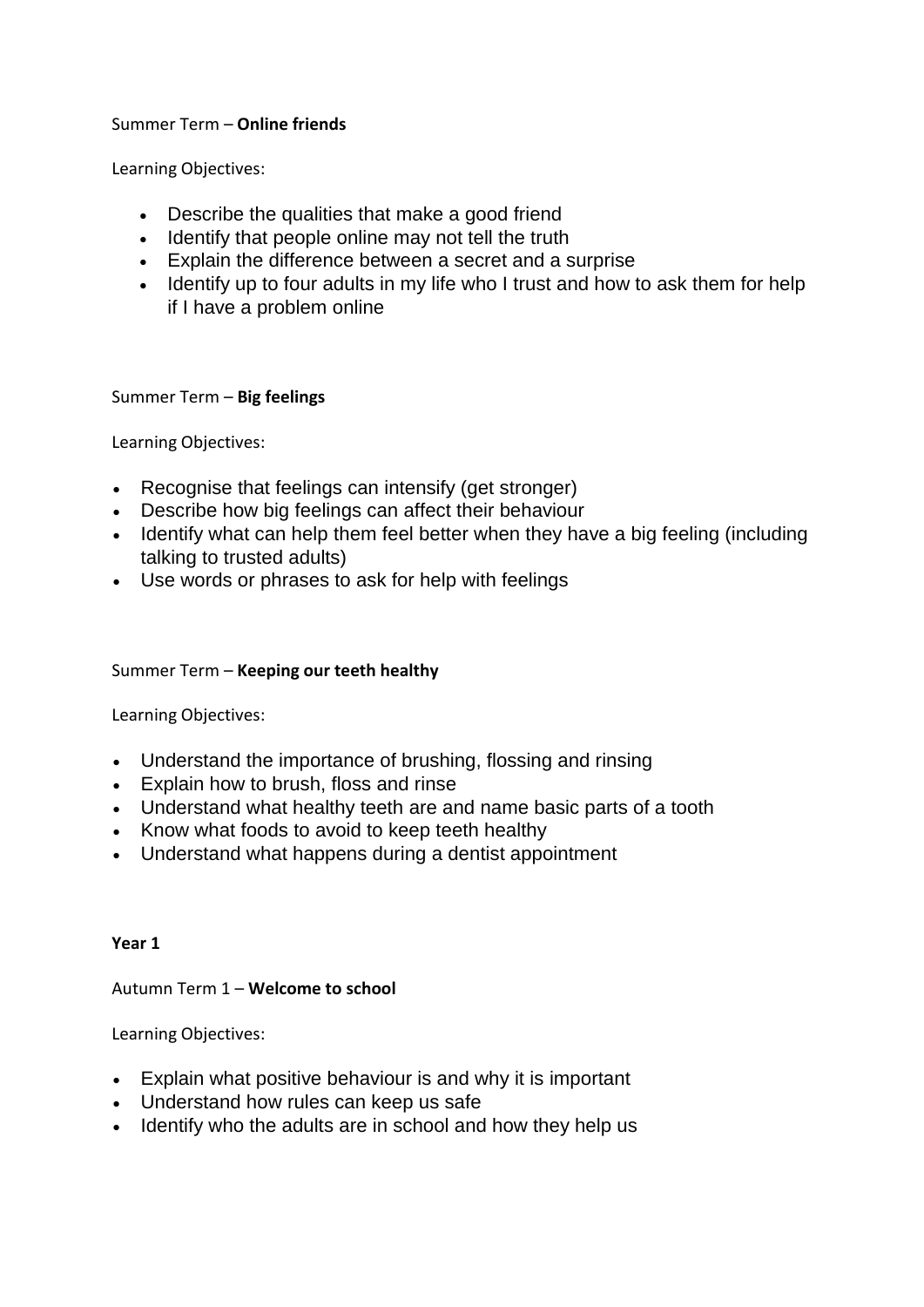## Autumn Term 1 – **Emergencies and getting help**

Learning Objectives:

- Safely get help in an emergency, including calling 999
- Understand how to care for myself and others

## Autumn Term 2 – **People who care for us**

Learning Objectives:

- Identify different people in our lives who cares for us
- Explain how I show that I care
- Understand that all families are different but have the same key qualities
- Understand that people are different too, but they have the same needs
- Describe how to get help if someone is making me feel unsafe

## Autumn Term 2 – **Rights, responsibilities and respect**

Learning Objectives:

- Know how to be kind to others
- Explain how certain behaviours help us show respect to others (such as kindness, helpfulness and honesty)
- Be able to show gratitude for the kind behaviour of others

## Spring Term 1 – **Healthy friendships**

- Identify what makes a good friend
- Describe how to be a good friend
- Be able to use some simple tools to help solve conflicts
- Understand how to get help to make a friendship better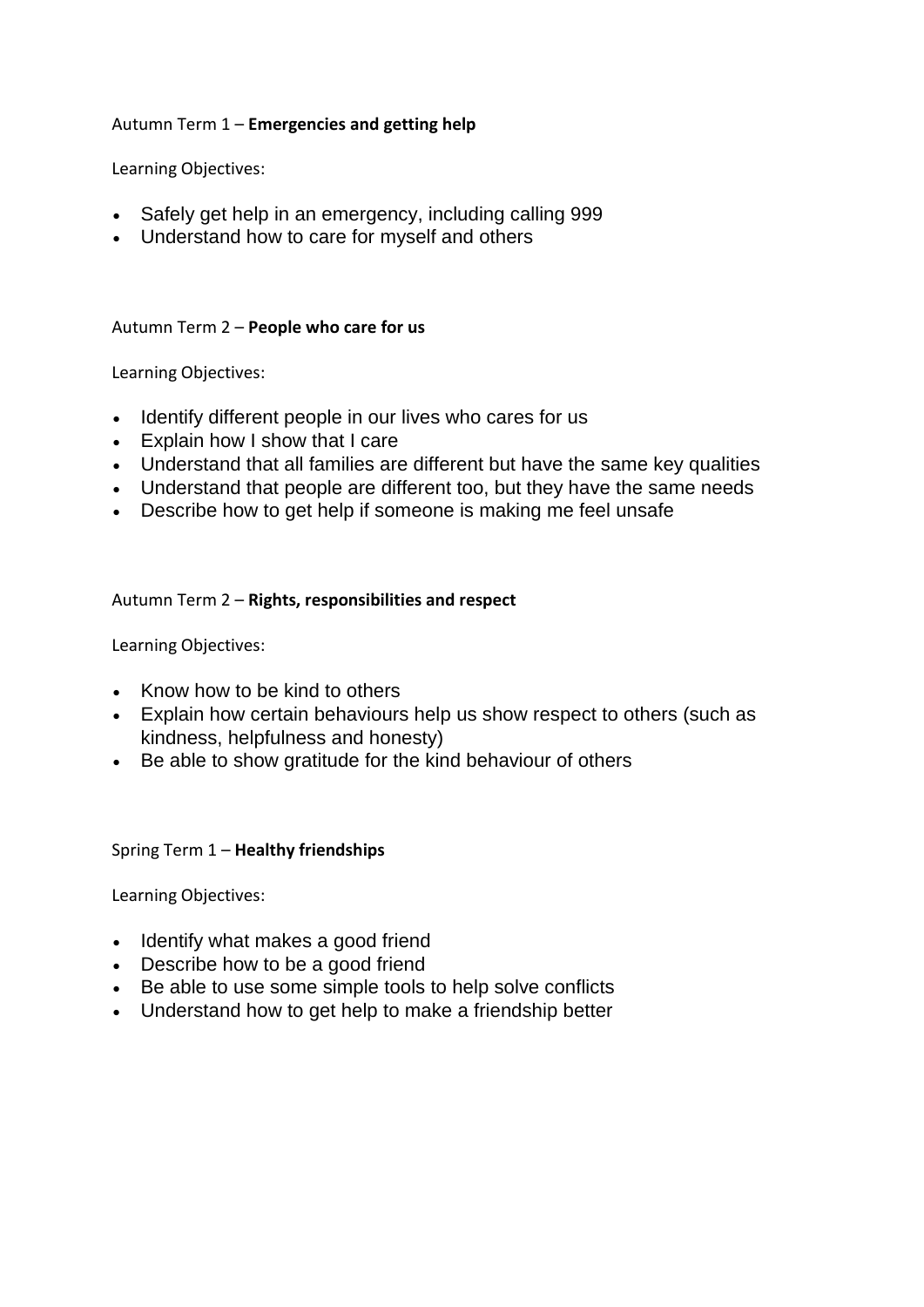## Spring Term 1 – **Our bodies and boundaries**

Learning Objectives:

- Understand and learn the PANTS rules
- Name body parts and know which parts should be private
- Know the difference between appropriate and inappropriate touch
- Understand that I have the right to say "no" to unwanted touch
- Start thinking about who I trust and who I can ask for help

## Spring Term 2 – **Our health**

Learning Objectives:

- Explain how we can look after our health
- Explain how we keep our bodies healthy through our diet, dental hygiene, sleep and sun safety
- Explain how we need to balance physical activity with time online

## Spring Term 2 –**Healthy food choices**

Learning Objectives:

- Identify different fruit and vegetables
- Explore and evaluate fruit and vegetables, describing their feel, appearance, smell and taste
- Recall the new recommended daily maximum sugar intake for my age range
- Explain why fruit and vegetables are an important part of a healthy diet, are a good sugar swap and why they are important to my 5-a-day
- Understand and compare the sugar content in a variety of food and drink products
- Select lower-sugar alternatives to high-sugar products

## Summer Term – **We all have feelings**

- Recognise and name some feelings that I might have
- Explain how feelings can make our bodies feel inside
- Describe how other's might be feeling
- Identify who can help me with feelings, and how I can help others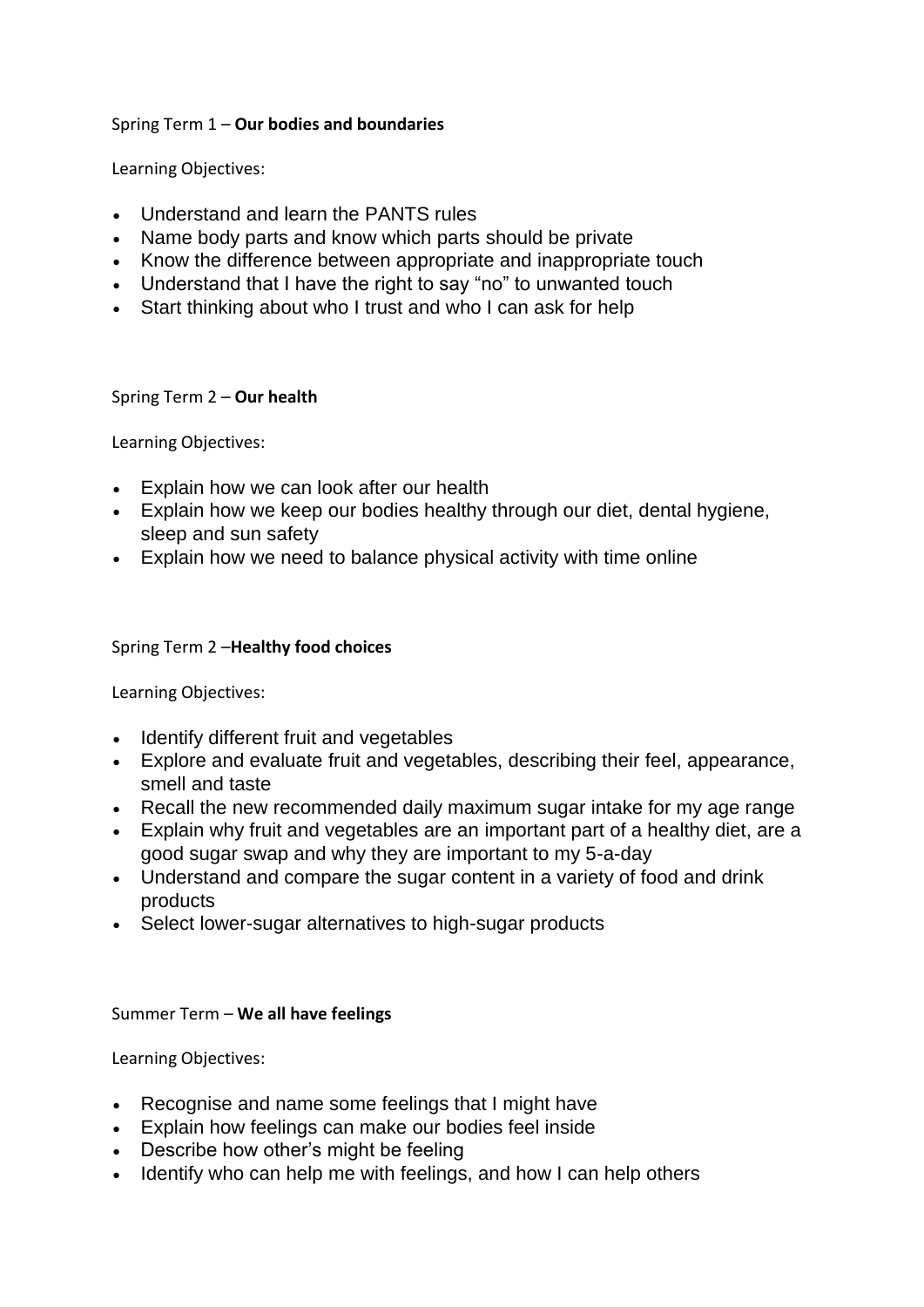## Summer Term – **Good and not so good feelings**

Learning Objectives:

- Identify feelings that are good and not so good
- Recognise that people feel differently about things and situations
- Explain what can change my feelings (from good to not so good and from not so good to good)
- Suggest things that can help me and others to feel better

## Summer Term – **Managing our time safely whilst online**

- Describe how something online might make someone feel worried or sad
- Recognise different feelings
- Identify up to four adults who can help with problems online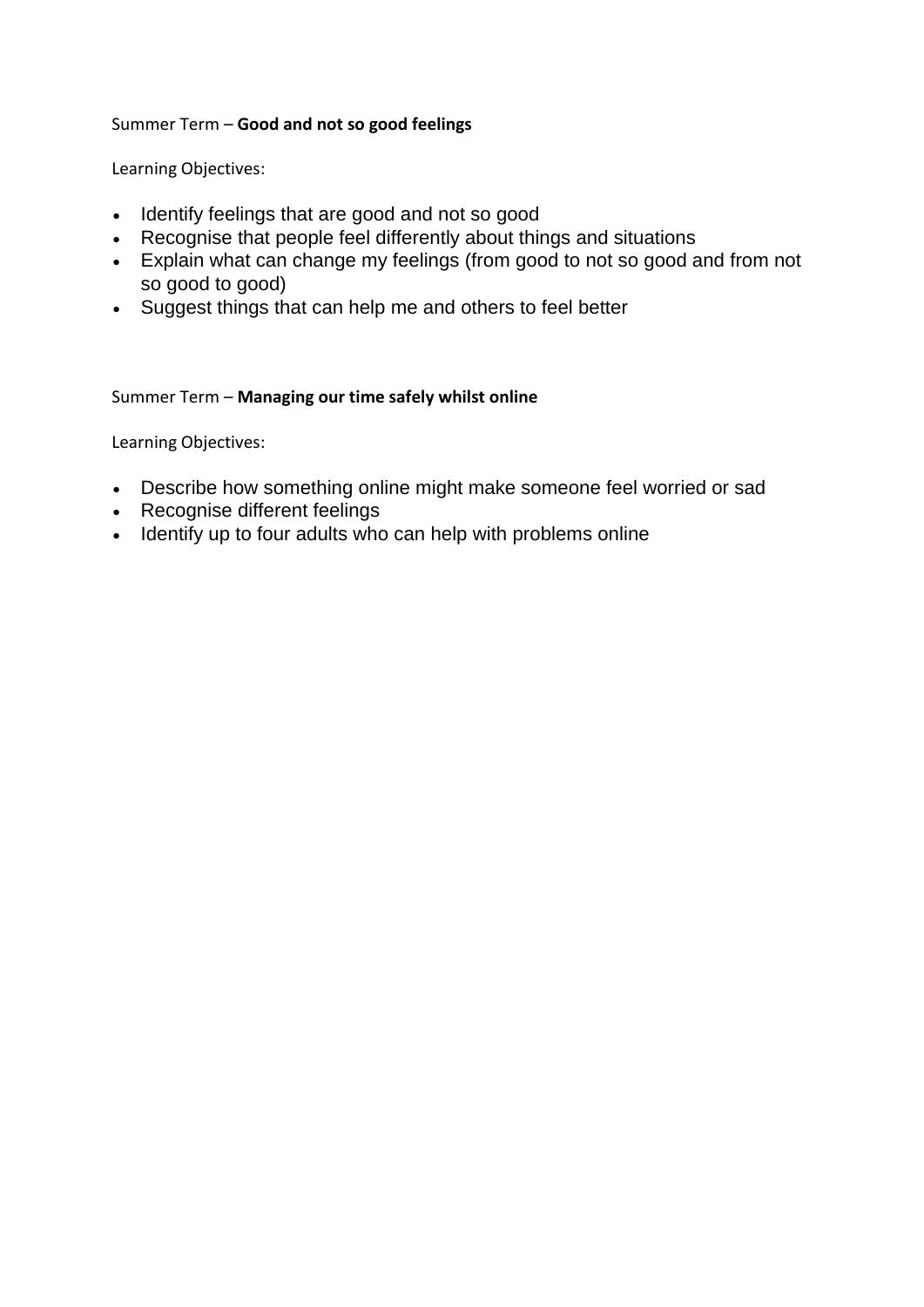## **The Christopher Winter Project programme of study (PSHE) (SRE\*)**

### **Year 6: Lesson 1 – Puberty and Reproduction\***

Learning Objectives:

To be able to describe how and why the body changes during puberty in preparation for reproduction.

### **Year 6: Lesson 2 – Relationships and Reproduction\***

Learning Objectives:

Understanding of different types of adult relationships.

Understanding of how babies are made.

#### **Year 6: Lesson 3 – Conception and Pregnancy\***

Learning Objectives:

Knowledge of the process of conception and pregnancy.

### **Year 5: Lesson 1 – Talking about Puberty**

Learning Objectives:

Understanding of the emotional and physical changes during puberty.

### **Year 5: Lesson 2 – Male and Female Changes**

Learning Objectives:

Understanding male and female puberty changes in more detail and how to manage physical and emotional changes.

### **Year 5: Lesson 3 – Puberty and Hygiene**

Learning Objectives:

Understanding the impact of puberty on the body and the importance of physical hygiene.

To understand ways to get support during puberty.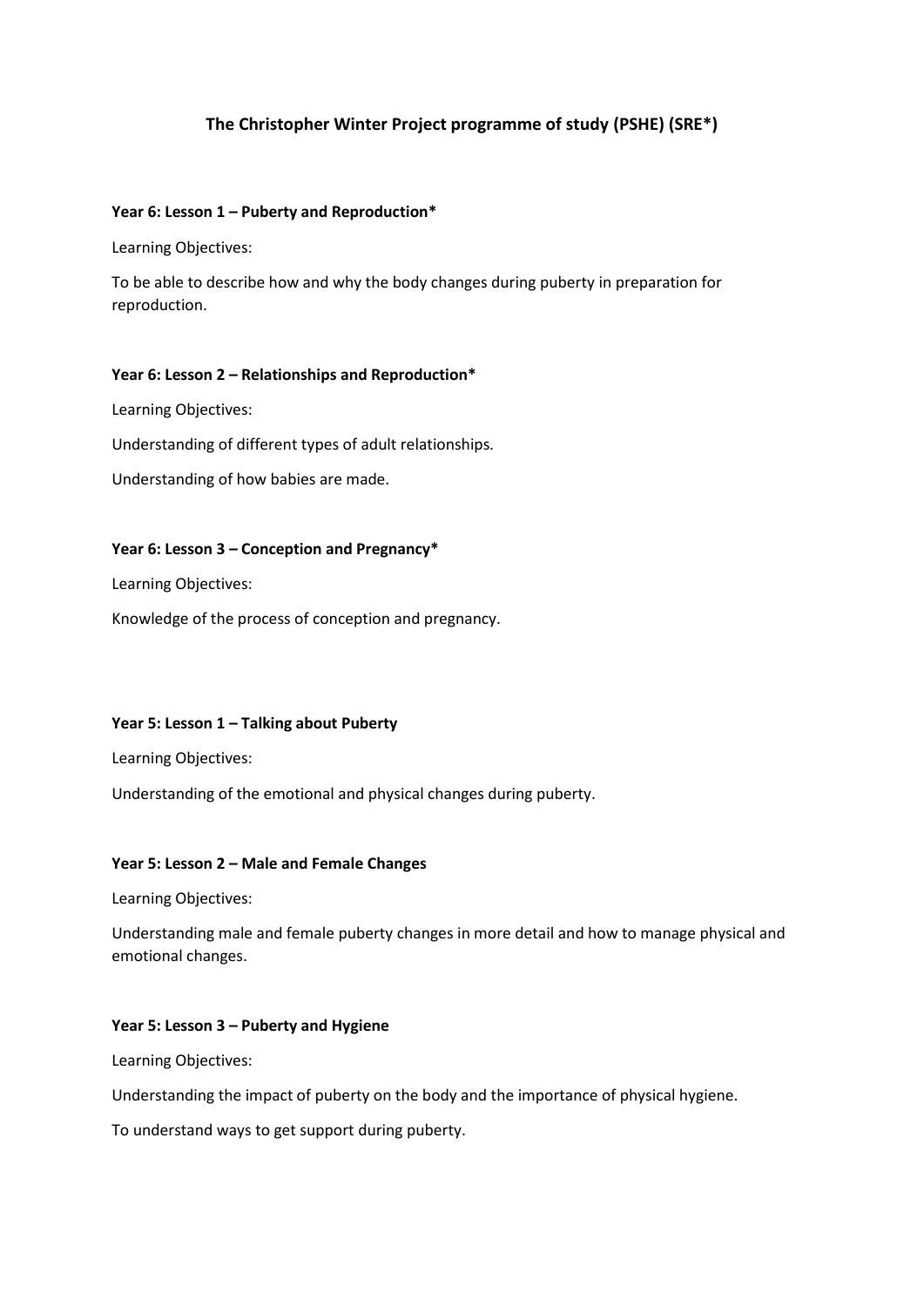### **Year 4: Lesson 1 – Growing and Changing**

Learning Objectives:

To be able to describe the main stages of the human life-cycle and to describe the body changes that happen when a child grows-up.

### **Year 4: Lesson 2 – Body Changes and Reproduction**

Learning Objectives:

To know that during puberty the body changes from a child into a young adult.

To understand why the body changes at puberty.

To identify some basic facts about pregnancy.

### **Year 4: Lesson 3 – What is Puberty?**

Learning Objectives:

To learn about the physical changes associated with puberty

To know that each person experiences puberty differently.

### **Year 3: Lesson 1 – Differences: Boys and Girls**

Learning Objectives:

To understand that all families are different and have different family members.

To identify who to go to for help and support.

### **Year 3: Lesson 2 – Personal Space**

Learning Objectives:

To consider touch and to know that a person has the right to say what they like and dislike.

To identify different types of touch that people like and dislike.

To understand ways of dealing with unwanted touch.

To understand the concept of personal space.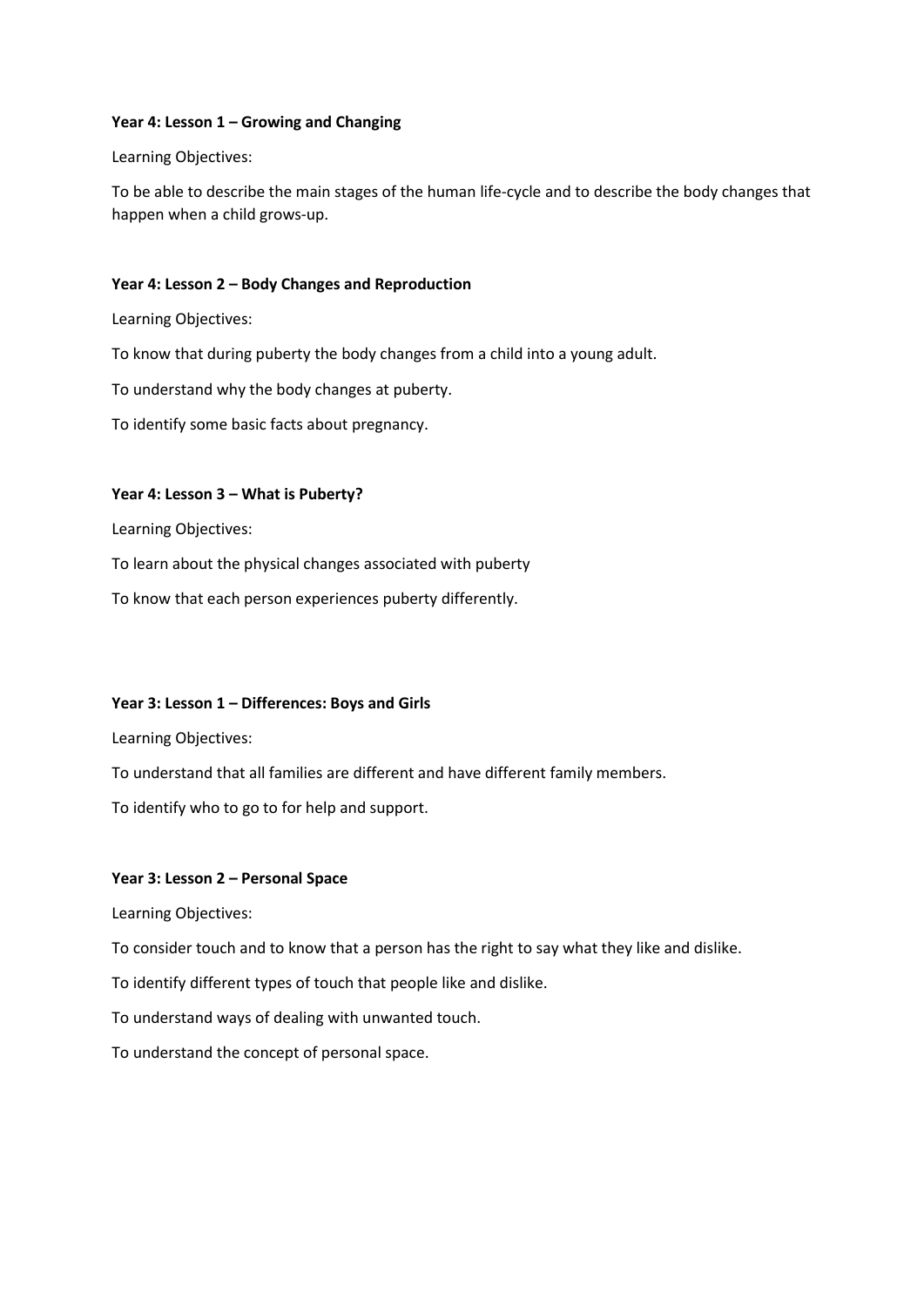### **Year 3: Lesson 3 – Family Differences**

Learning Objectives:

To explore the similarities and differences between males and females and to name the body parts using agreed words.

### **Year 2: Lesson 1 - Differences: Boys and girls**

Learning Objectives:

To introduce the concept of male and female and gender stereotypes.

To identify differences between males and females.

Talk about the ways boys and girls can be the same and different.

Understand that some people have fixed ideas about what boys and girls can do.

Describe the difference between male and female babies.

### **Year 2: Lesson 2 – Differences: male and female**

Learning Objectives:

To explore some of the differences between males and females and to understand how this is part of the lifecycle.

Describe some differences between male and female animals.

Describe some differences between boys and girls.

Understand that making a new life needs a male and a female.

#### **Year 2: Lesson 3 – Naming the body parts**

Learning Objectives:

To focus on sexual differences and name body parts.

Describe the physical differences between males and females.

Name the male and female body parts.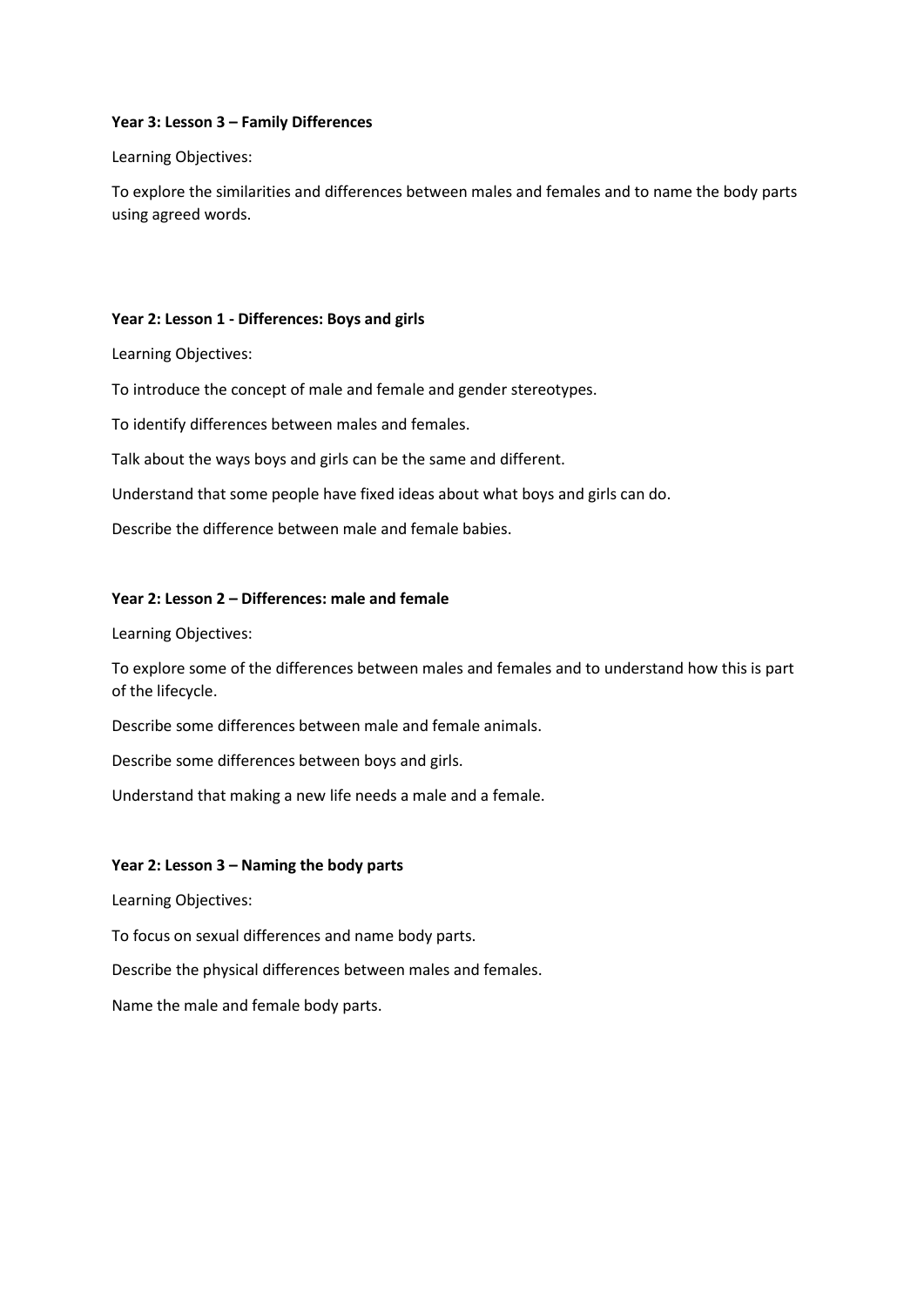### **Year 1: Lesson 1 – Growing and caring for ourselves**

Learning Objectives: To understand some basic hygiene principles. Know how to keep clean and look after oneself.

### **Year 1: Lesson 2 – Growing and changing**

Learning Objectives: To introduce the concept of growing and changing. Know how people grow and change. Understand that babies become children and then adults. Know the differences between boy and girl babies.

### **Year 1: Lesson 3 – Families and care**

Learning Objectives:

To explore different types of families and who to ask for help. Know there are different types of families. Know which people we can ask for help.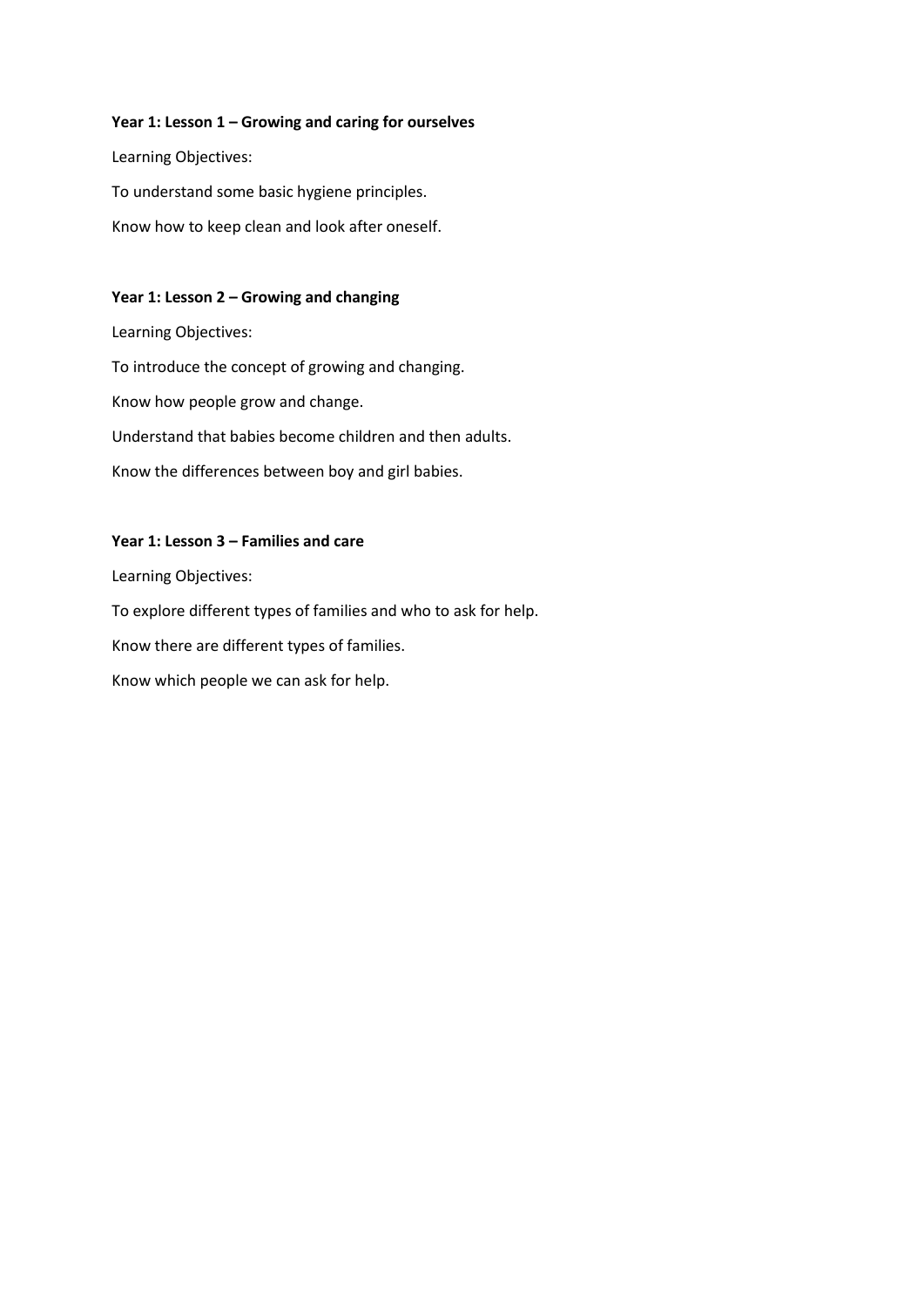### **The Christopher Winter Project programme of study (PSHE: Drug & Alcohol Education)**

### **Year 6: Lesson 1 - Cannabis**

Learning Objectives:

Understanding of the effects, risks and law relating to cannabis.

#### **Year 6: Lesson 2 – Volatile Substance Abuse and getting help**

Learning Objectives:

Understanding the risk of volatile substance abuse (VSA).

### **Year 6: Lesson 3 – Help, Advice and Support**

Learning Objectives:

Awareness of the options for getting help, advice and support.

#### **Year 5: Lesson 1 - Legal and Illegal Drugs**

Learning Objectives:

Awareness of a range of legal and illegal drugs, their risks and effects.

#### **Year 5: Lesson 2 – Attitudes to Drugs**

Learning Objectives:

Awareness that all sorts of people may misuse drugs and to challenge myths about drug use.

#### **Year 5: Lesson 3 – Peer Pressure**

Learning Objectives:

Knowledge of a range of strategies to resist drug use.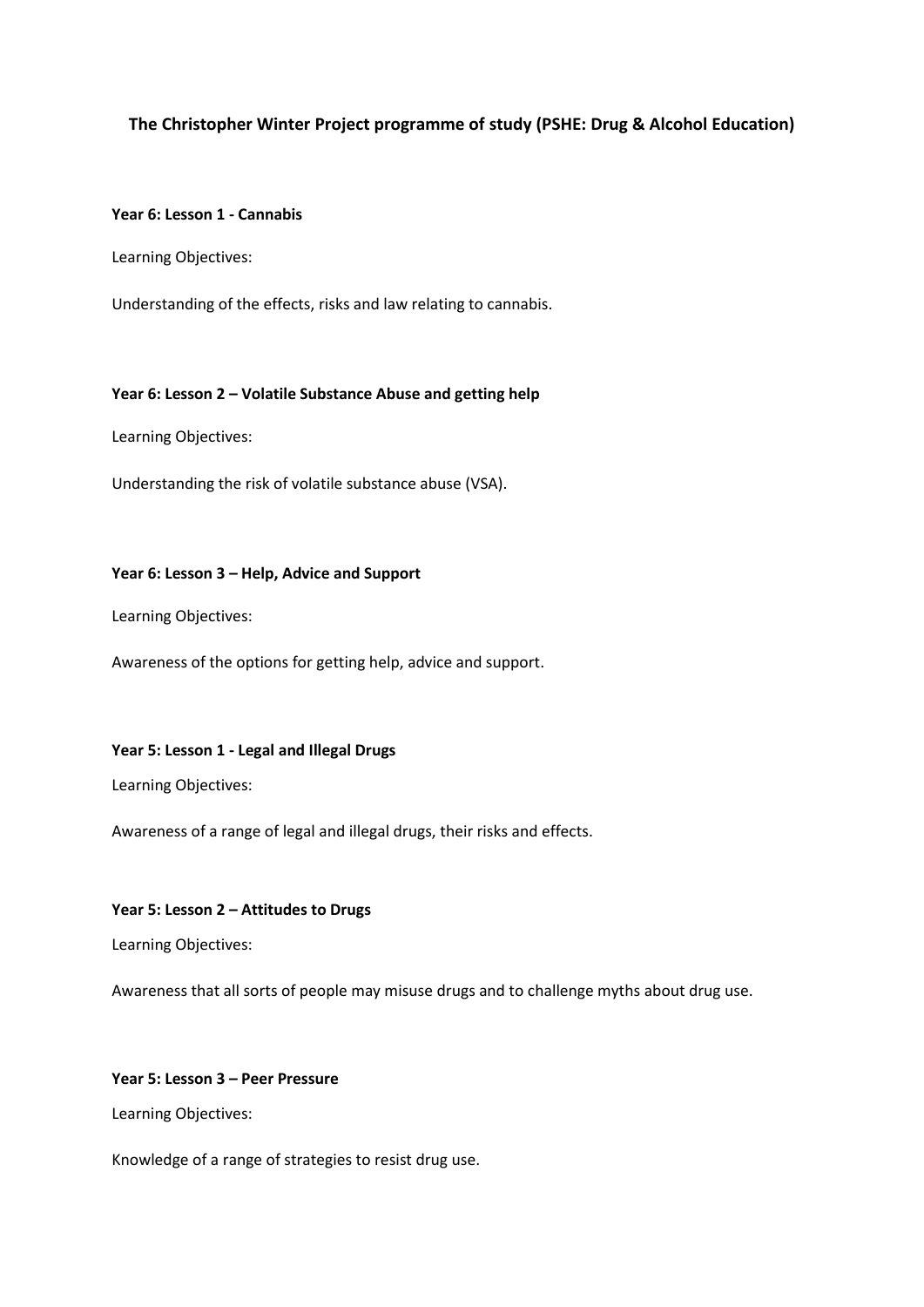#### **Year 4: Lesson 1 - Effects of Alcohol**

Learning Objectives:

To know what alcohol is and how it affects the body.

To understand that everyone will be effected differently by alcohol.

#### **Year 4: Lesson 2 - Alcohol and Risk**

Learning Objectives:

To understand the risks of drinking alcohol.

#### **Year 4: Lesson 3 - Limits to Drinking Alcohol**

Learning Objectives:

To consider how society limits the drinking of alcohol.

To know some laws about drinking alcohol.

To consider ways of persuading people to drink alcohol sensibly.

### **Year 3: Lesson 1 – Why People Smoke**

Learning Objectives:

Knowledge of what effect smoking has on the lifestyle of a smoker.

Understanding why people smoke and how smoking affects people.

### **Year 3: Lesson 2 – Physical Effects of Smoking**

Learning Objectives:

To know the effects of smoking on the body.

To understand the impact of smoking and passive smoking.

To understand what quitting smoking does to the body.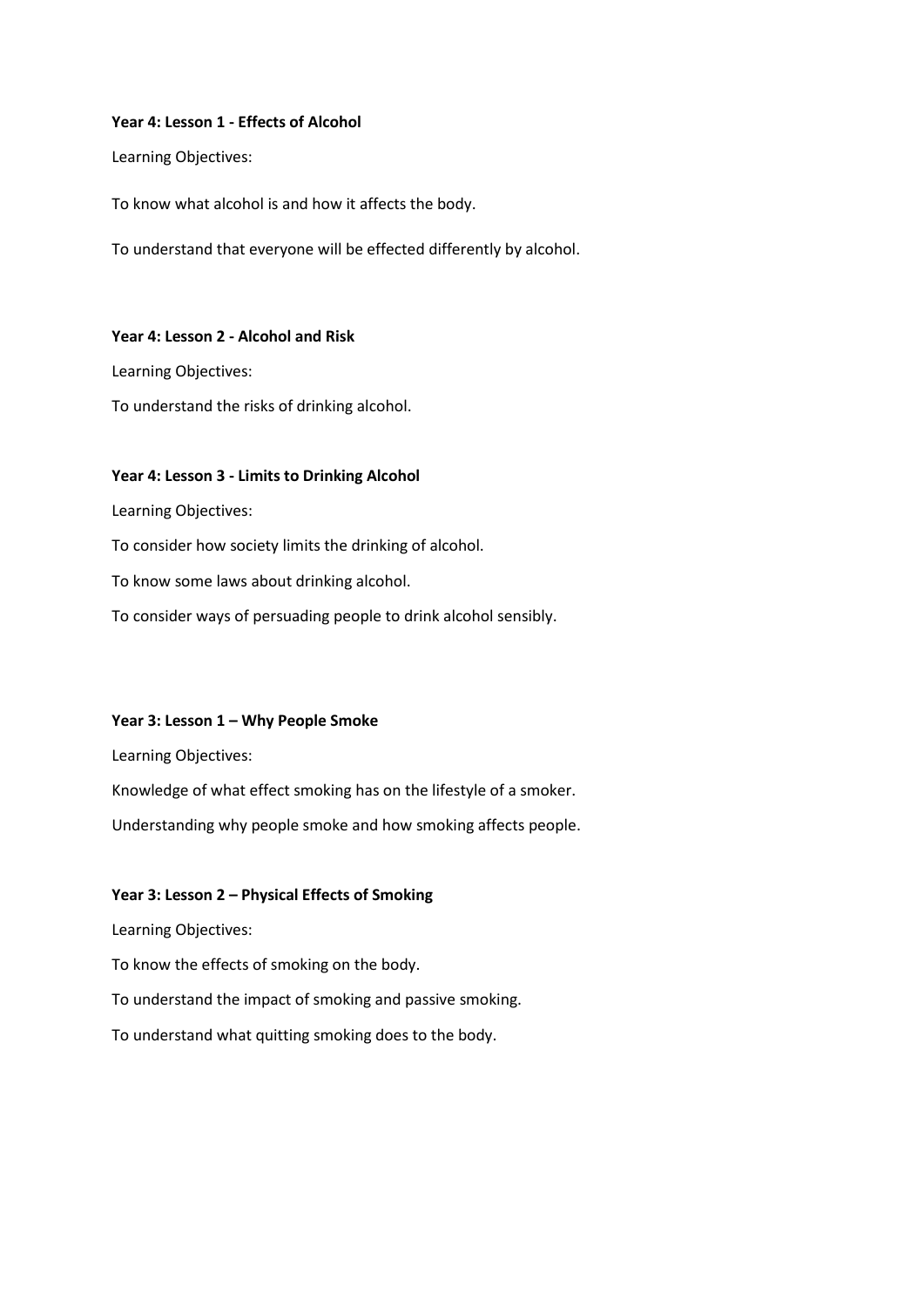### **Year 3: Lesson 3 – Smoking and Society**

Learning Objectives:

To understand how society responds to the impact of smoking and passive smoking.

To know the negative effects of smoking.

To be able to make a positive choice not to smoke.

### **Year 2: Lesson 1 – Risk**

Learning Objectives:

To explore substances and situations that are safe or unsafe.

To know what is safe or unsafe.

To know when something is too risky.

#### **Year 2: Lesson 2 – Hazardous substances**

Learning Objectives:

To be able to identify hazardous substances.

To know that some things we put into our bodies can harm us.

To know some rules about keeping safe.

### **Year 2: Lesson 3 – Safety Rules**

Learning Objectives:

To consider safety rules for at home and at school.

To be able to follow safety instructions and rules at home and at school.

#### **Year 1: Lesson 1 – Staying healthy**

Learning Objectives:

To identify how to stay safe.

To understand how to look after our bodies.